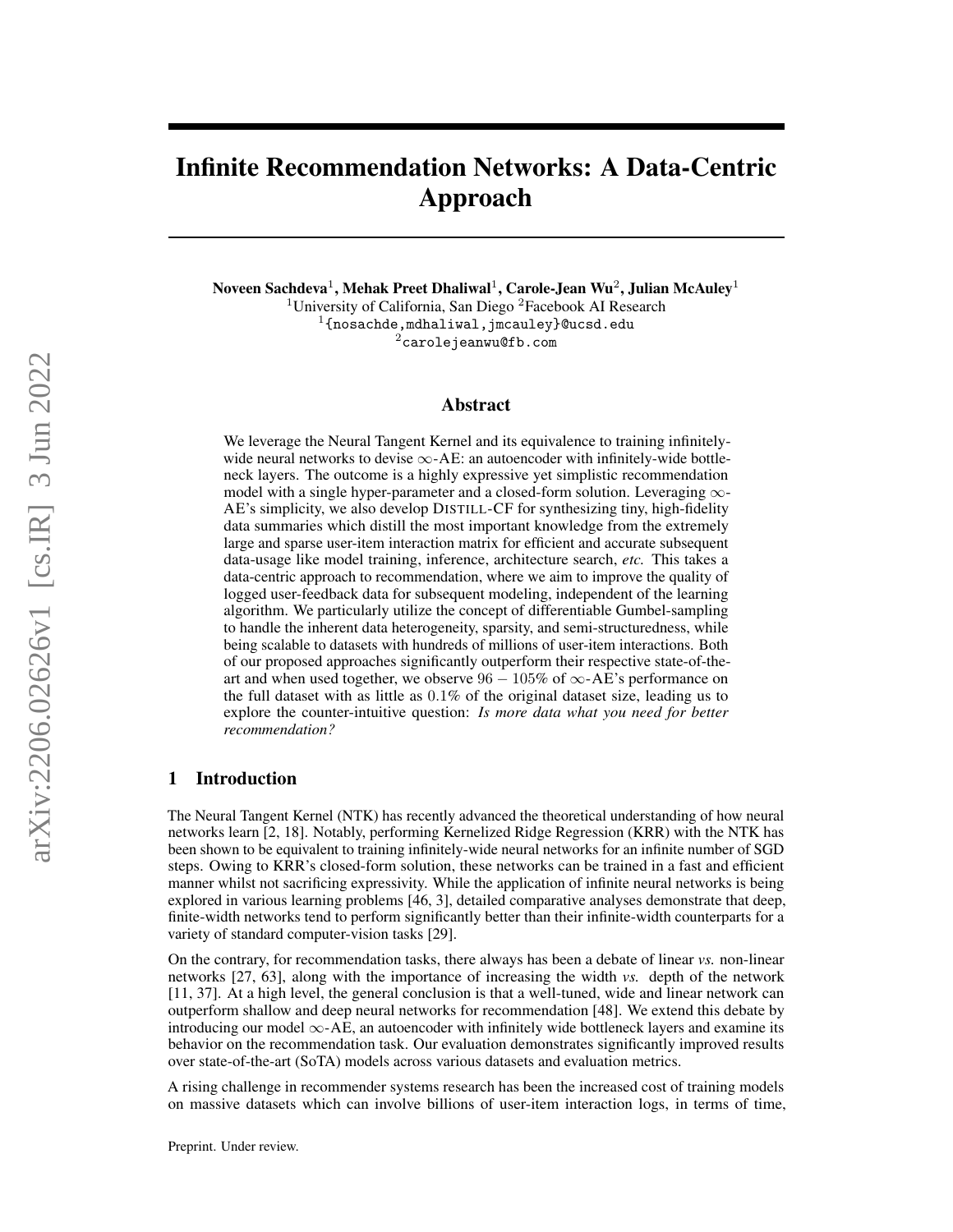computational resources, as well as the environmental impact of an increased carbon footprint. Moreover, despite anonymization efforts, privacy risks have been associated with publicly released user data [\[36\]](#page-10-3). To this end, we further explore recommendation from a data-centric viewpoint [\[58\]](#page-12-1), which we loosely define as:

Definition 1.1. (Data-centric AI) *Systematic methods for improving the collected data's quality, thereby shifting the focus from merely acquiring large quantities of data; implicitly helping in a learning algorithm's generalization, scalability, and eco-sustainability.*

Previous work on data-centric techniques generally involve constructing terse data summaries of large datasets, and has focused on domains with continuous, real-valued features such as images [\[64,](#page-12-2) [39\]](#page-11-2), which are arguably more amenable to data optimization approaches. Due to the heterogeneity, sparsity, and semi-structuredness of recommendation data, such methods are not directly applicable. Common approaches for scaling down such recommendation datasets typically include heuristics such as random, head-user, or k-core sampling. More theoretically and empirically principled methods include coreset construction [\[55\]](#page-11-3) that focus on optimizing for *picking* the set of data-points that are the most representative from a given dataset, and are generally shown to out-perform various heuristic sampling strategies. However, *synthesizing* informative summaries for recommendation datasets still remains a challenge.

Consequently, we propose DISTILL-CF, a data distillation framework for collaborative filtering (CF) datasets that utilizes ∞-AE in a bilevel optimization objective to create highly compressed, informative, and generic data summaries. DISTILL-CF employs efficient multi-step differentiable Gumbel-sampling [\[21\]](#page-10-4) at each step of the optimization to encompass the heterogeneity, sparsity, and semi-structuredness of recommendation data. We further provide an analysis of the denoising effect observed when training the model on the synthesized versus the full dataset.

To summarize, *in this paper*, we make the following contributions:

- We develop ∞-AE: an infinite-width autoencoder for recommendation, that aims to reconstruct the incomplete preferences in a user's item consumption sequence. We demonstrate its efficacy on four datasets, and demonstrate that ∞-AE outperforms complicated SoTA models with only a single fully-connected layer, closed-form optimization, and a single hyper-parameter. We believe our work to be the first to demonstrate that an infinite-width network can outperform their finite-width SoTA counterparts for practical scenarios like recommendation.
- We subsequently develop DISTILL-CF: a novel data distillation framework that can synthesize tiny yet accurate data summaries for a variety of modeling applications. We empirically demonstrate similar performance of models trained on the full dataset versus training the same models on 2 − 3 orders smaller data summaries synthesized by DISTILL-CF. Notably, DISTILL-CF and  $\infty$ -AE are complementary for each other's practicality, as  $\infty$ -AE's closed-form solution enables DISTILL-CF to scale to datasets with hundreds of millions of interactions; whereas, DISTILL-CF's succinct data summaries help improving  $\infty$ -AE's restrictive training complexity, and achieving SoTA performance when trained on these tiny data summaries.
- Finally, we also note that DISTILL-CF has a strong data denoising effect, validated with a counter-intuitive observation — if there is noise in the original data, models trained on *less* data synthesized by DISTILL-CF can be better than the same model trained on the *entire* original dataset. Such observations, along with the strong data compression results attained by DISTILL-CF, reinforce our data-centric viewpoint to recommendation, encouraging the community to think more about the quality of collected data, rather than its quantity.

## 2 Related Work

Autoencoders for recommendation. Recent approaches to implicit feedback recommendation involve building models that can re-construct an incomplete user preference list using autoencoders [\[30,](#page-10-5) [57,](#page-11-4) [52,](#page-11-5) [31\]](#page-10-6). The CDAE model [\[62\]](#page-12-3) first introduced this idea and used a standard denoising autoencoder for recommending new items to users. MVAE [\[30\]](#page-10-5) later extended this idea to use variational autoencoders, and provided a principled approach to perform variational inference for this model architecture. More recently, EASE [\[57\]](#page-11-4) proposed using a shallow autoencoder and estimates only an item-item similarity matrix by performing ordinary least squares regression on the relevance matrix, resulting in closed-form optimization.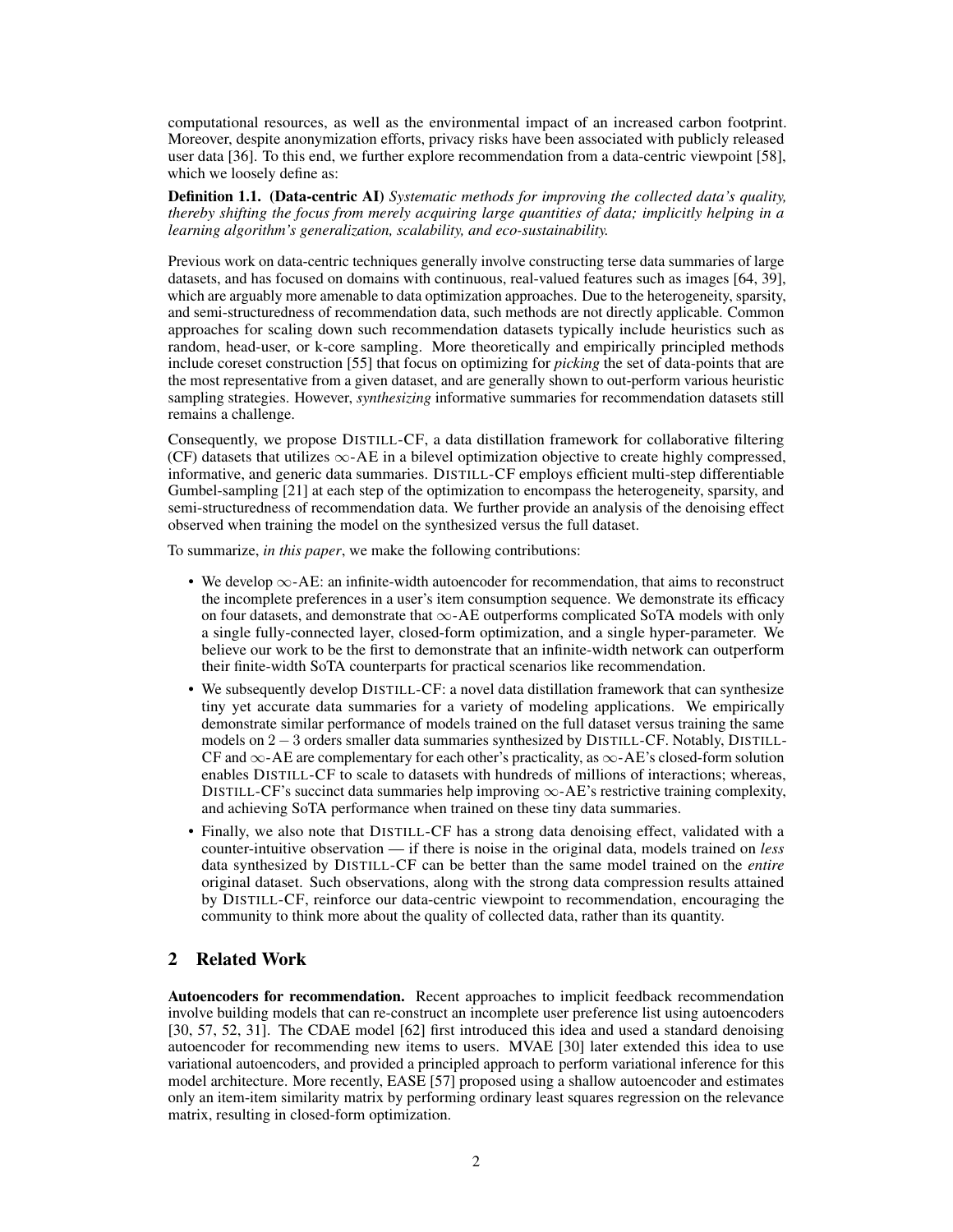Infinite neural networks. The Neural Tangent Kernel (NTK) [\[18\]](#page-9-1) has gained significant attention because of its equivalence to training infinitely-wide neural networks by performing KRR with the NTK. Recent work also demonstrated the double-descent risk curve [\[4\]](#page-9-4) that extends the classical regime of train *vs.* test error for overparameterized neural networks, and plays a crucial role in the generalization capabilities of such infinite neural networks. However, despite this emerging promise of utilizing NTK for learning problems, detailed comparative analyses [\[41,](#page-11-6) [29,](#page-10-0) [2\]](#page-9-0) for computer vision tasks demonstrate that finite-width networks are still significantly more accurate than infinite-width ones. Looking at recommendation systems, [\[63\]](#page-12-0) performed a theoretical comparison between Matrix Factorization (MF) and Neural MF [\[17\]](#page-9-5) by studying their expressivity in the infinite-width limit, comparing the NTK of both of these algorithms. Notably, their settings involved the typical (user-ID, item-ID) input to the recommendation model, and observed results that were equivalent to a random predictor. [\[46\]](#page-11-0) performed a similar study that performed matrix completion using the NTK of a single layer fully-connected neural network, but assumed meaningful feature-priors available beforehand.

Data sampling & distillation. Data sampling is ubiquitous — sampling negatives while contrastive learning [\[49,](#page-11-7) [23\]](#page-10-7), sampling large datasets for fast experimentation [\[55\]](#page-11-3), sampling for evaluating expensive metrics [\[28\]](#page-10-8), *etc.* In this paper, we primarily focus on sampling at the dataset level, principled approaches of which can be categorized into: (1) coreset construction methods that aim to *pick* the most useful datapoints for subsequent model training [\[7,](#page-9-6) [25,](#page-10-9) [51,](#page-11-8) [24\]](#page-10-10). These methods typically assume the availability of a submodular set-function  $f : V \mapsto \mathbb{R}_+ \forall V \subseteq X$  for a given dataset **X** (see [\[6\]](#page-9-7) for a systematic review on submodularity), and use this set-function f as a proxy to guide the search for the most informative subset; and (2) dataset distillation: instead of picking the most informative data-points, dataset distillation techniques aim to *synthesize* data-points that can accurately distill the knowledge from the entire dataset into a small, synthetic data summary. Originally proposed in [\[60\]](#page-12-4), the authors built upon the notions of gradient-based hyper-parameter optimization [\[32\]](#page-10-11) to synthesize representative images for model training. Subsequently, a series of works [\[65,](#page-12-5) [64,](#page-12-2) [38,](#page-10-12) [39\]](#page-11-2) propose various subtle modifications to the original framework, for improving the sample-complexities of models trained on data synthesized using their algorithms. Note that such distillation techniques focused on continuous data like images, which are trivial to optimize in the original data-distillation framework. More recently, [\[22\]](#page-10-13) proposed a distillation technique for synthesizing fake graphs, but also assumed to have innate node representations available beforehand, prohibiting their method's application for recommendation data.

## <span id="page-2-0"></span> $3 \quad \infty$ -AE: Infinite-width Autoencoders for Recommendation

**Notation.** Given a recommendation dataset  $\mathcal{D} := \{(\text{user}_i, \text{item}_i, \text{relevance}_i)\}_{i=1}^n$  consisting of n user-item interactions defined over a set of users  $U$ , set of items  $\mathcal{I}$ , and operating over a binary relevance score (implicit feedback); we aim to best model user preferences for item recommendation. The given dataset  $\mathcal D$  can also be viewed as an interaction matrix,  $X \in \mathbb R^{|\mathcal U| \times |\mathcal I|}$  where each entry  $X_{u,i}$ either represents the observed relevance for item  $i$  by user  $u$  or is missing. Note that  $X$  is typically extremely sparse, *i.e.*,  $n \ll |\mathcal{U}| \times |\mathcal{I}|$ . More formally, we define the problem of recommendation as accurate likelihood modeling of  $P(i | u, \mathcal{D}) \forall u \in \mathcal{U}, \forall i \in \mathcal{I}.$ 

**Model.**  $\infty$ -AE takes an autoencoder approach to recommendation, where the all of the bottleneck layers are infinitely-wide. Firstly, to make the original bi-variate problem of which *item* to recommend to which *user* more amenable for autoencoders, we make a simplifying assumption that a user can be represented only by their historic interactions with items, *i.e.*, the much larger set of users lie in the linear span of items. This gives us two kinds of modeling advantages: (1) we no longer have to find a unique latent representation of users; and (2) allows  $\infty$ -AE to be trivially applicable for any user not in U. More specifically, for a given user u, we represent it by the sparse, bag-of-words vector of historical interactions with items  $X_u \in \mathbb{R}^{|\mathcal{I}|}$ , which is simply the u<sup>th</sup> row in X. We then employ the Neural Tangent Kernel (NTK) [\[18\]](#page-9-1) of an autoencoder that takes the bag-of-items representation of users as input and aims to reconstruct it. Due to the infinite-width correspondence [\[18,](#page-9-1) [2\]](#page-9-0), performing Kernelized Ridge Regression (KRR) with the estimated NTK is equivalent to training an infinitely-wide autoencoder for an infinite number of SGD steps. More formally, given the NTK,  $\mathbb{K} : \mathbb{R}^{|Z|} \times \mathbb{R}^{|Z|} \mapsto \mathbb{R}$  over an RKHS H of a single-layer autoencoder with an activation function  $\sigma$  (see [\[45\]](#page-11-9) for the NTK derivation of a fully-connected neural network), we reduce the recommendation problem to KRR as follows: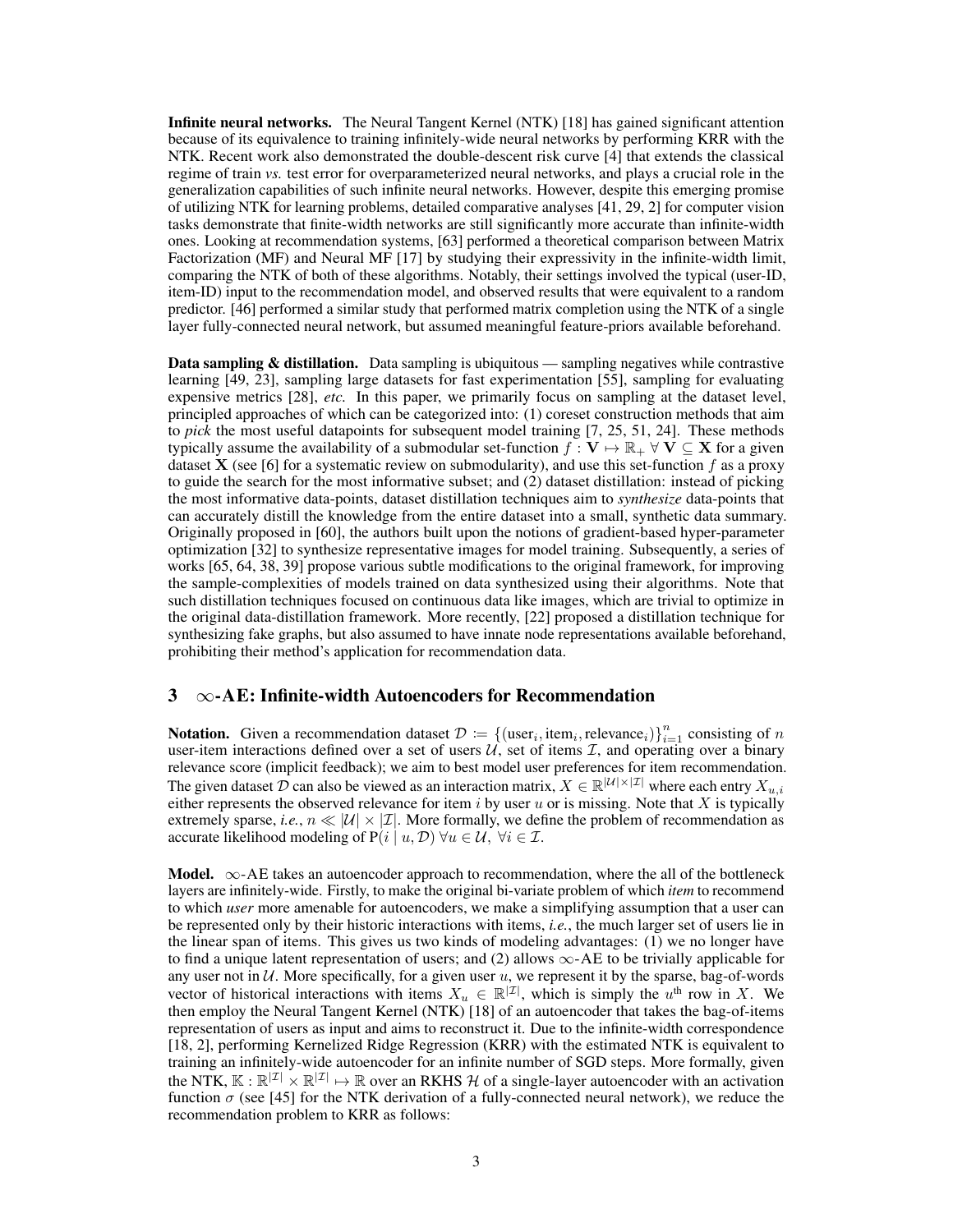<span id="page-3-0"></span>
$$
\underset{\left[\alpha_{j}\right]_{j=1}^{\left|\mathcal{U}\right|}}{\arg \min} \sum_{u \in \mathcal{U}} \left(f(X_{u} \mid \alpha) - X_{u}\right)^{2} + \lambda \cdot ||f||_{\mathcal{H}}^{2}
$$
\n
$$
\text{s.t.} \quad f(X_{u} \mid \alpha) = \sum_{j=1}^{\left|\mathcal{U}\right|} \alpha_{j} \cdot \mathbb{K}(X_{u}, X_{u_{j}}) \quad ; \quad \mathbb{K}(X_{u}, X_{v}) = \tilde{\sigma}(X_{u}^{T} X_{v}) + \tilde{\sigma}'(X_{u}^{T} X_{v}) \cdot X_{u}^{T} X_{v} \tag{1}
$$

Where  $\lambda$  is a fixed regularization hyper-parameter,  $\alpha := [\alpha_1; \alpha_2 \cdots; \alpha_{|\mathcal{U}|}] \in \mathbb{R}^{|\mathcal{U}| \times |\mathcal{I}|}$  are the set of dual parameters we are interested in estimating,  $\tilde{\sigma}$  represents the dual activation of  $\sigma$ , and  $\tilde{\sigma'}$ represents its derivative. Defining a gramian matrix  $K \in \mathbb{R}^{|U| \times |U|}$  where each element can intuitively be seen as the *similarity* of two users, *i.e.*,  $K_{i,j} := \mathbb{K}(X_{u_i}, X_{u_j})$ , the optimization problem defined in Equation [\(1\)](#page-3-0) has a closed-form solution given by  $\hat{\alpha} = (K + \lambda I)^{-1} \cdot X$ . We can subsequently perform inference for any novel user as follows:  $\hat{P}(\cdot | u, \mathcal{D}) = \text{softmax}(f(X_u | \hat{\alpha}))$ . We also provide ∞-AE's training and inference pseudo-codes in Appendix [A,](#page-13-0) Algorithms [1](#page-13-1) and [2.](#page-13-1)

**Scalability.** We carefully examine the computational cost of  $\infty$ -AE's training and inference. Starting with training,  $\infty$ -AE has the following computationally-expensive steps: (1) computing the gramian matrix  $K$ ; and (2) performing its inversion. The overall training time complexity thus comes out to be  $\mathcal{O}(|\mathcal{U}|^2 \cdot |\mathcal{I}| + |\mathcal{U}|^{2.376})$  if we use the Coppersmith-Winograd algorithm [\[12\]](#page-9-8) for matrix inversion, whereas the memory complexity is  $\mathcal{O}(|\mathcal{U}| \cdot |\mathcal{I}| + |\mathcal{U}|^2)$  for storing the data matrix X and the gramian matrix K. As for inference for a single user, both the time and memory requirements are  $\mathcal{O}(|\mathcal{U}| \cdot |\mathcal{I}|)$ . Observing these computational complexities, we note that  $\infty$ -AE can be difficult to scale-up to larger datasets naïvely. To this effect, we address  $\infty$ -AE's scalability challenges in DISTILL-CF (Section [4\)](#page-3-1), by leveraging a simple observation from support vector machines: not all datapoints (users in our case) are important for model learning. Additionally, in practice, we can perform all of these matrix operations on accelerators like GPU/TPUs and achieve a much higher throughput.

## <span id="page-3-1"></span>4 DISTILL-CF

**Motivation.** Representative sampling of large datasets has numerous downstream applications. Consequently, in this section we develop DISTILL-CF: a data distillation framework to *synthesize* small, high-fidelity data summaries for collaborative filtering (CF) data. We design DISTILL-CF with the following rationales: (1) mitigating the scalability challenges in  $\infty$ -AE by training it only on the terse data summaries generated by DISTILL-CF; (2) improving the sample complexity of existing, finite-width recommendation models; (3) addressing the privacy risks of releasing user feedback data by releasing their synthetic data summaries instead; and  $(4)$  abating the downstream  $CO<sub>2</sub>$  emissions of frequent, large-scale recommendation model training by estimating their parameters only on much smaller data summaries synthesized by DISTILL-CF.

Challenges. Existing work in data distillation has focused on continuous domain data such as images [\[38,](#page-10-12) [39,](#page-11-2) [65,](#page-12-5) [64\]](#page-12-2), and are not directly applicable to heterogeneous and semi-structured domains such as recommender systems and graphs. This problem is further exacerbated since the data for these tasks is severely sparse. For example, in recommendation scenarios, a vast majority of users interact with very few items [\[20\]](#page-9-9). Likewise, the nodes in a number of graph-based datasets tend to have connections with very small set of nodes [\[66\]](#page-12-6). We will later show how our DISTILL-CF framework is elegantly able to circumvent both these issues while being accurate, and scalable to large datasets.

**Methodology.** Given a recommendation dataset  $D$ , we aim to synthesize a smaller, support dataset  $\mathcal{D}^s$  that can match the performance of recommendation models  $\phi: \mathcal{U} \times \mathcal{I} \mapsto \mathbb{R}$  when trained on  $\mathcal{D}$ versus  $\mathcal{D}^s$ . We take inspiration from [\[38\]](#page-10-12), which is also a data distillation technique albeit for images. Formally, given  $\phi$  and a differentiable loss function  $l : \mathbb{R} \times \mathbb{R} \mapsto \mathbb{R}$  that measures the correctness of a prediction with the actual user-item relevance, the data distillation task can be viewed as the following bilevel optimization problem:

<span id="page-3-2"></span>
$$
\underset{\mathcal{D}^s}{\arg\min} \quad \underset{(u,i,r)\sim\mathcal{D}^{\text{val}}}{\mathbb{E}} \left[ l\left(\phi_{\mathcal{D}^s}^*(u,i),r\right) \right] \quad ; \quad \text{s.t.} \quad \phi_{\mathcal{D}^s}^* \coloneqq \underset{\phi}{\arg\min} \quad \underset{(u,i,r)\sim\mathcal{D}^s}{\mathbb{E}} \left[ l\left(\phi(u,i),r\right) \right] \tag{2}
$$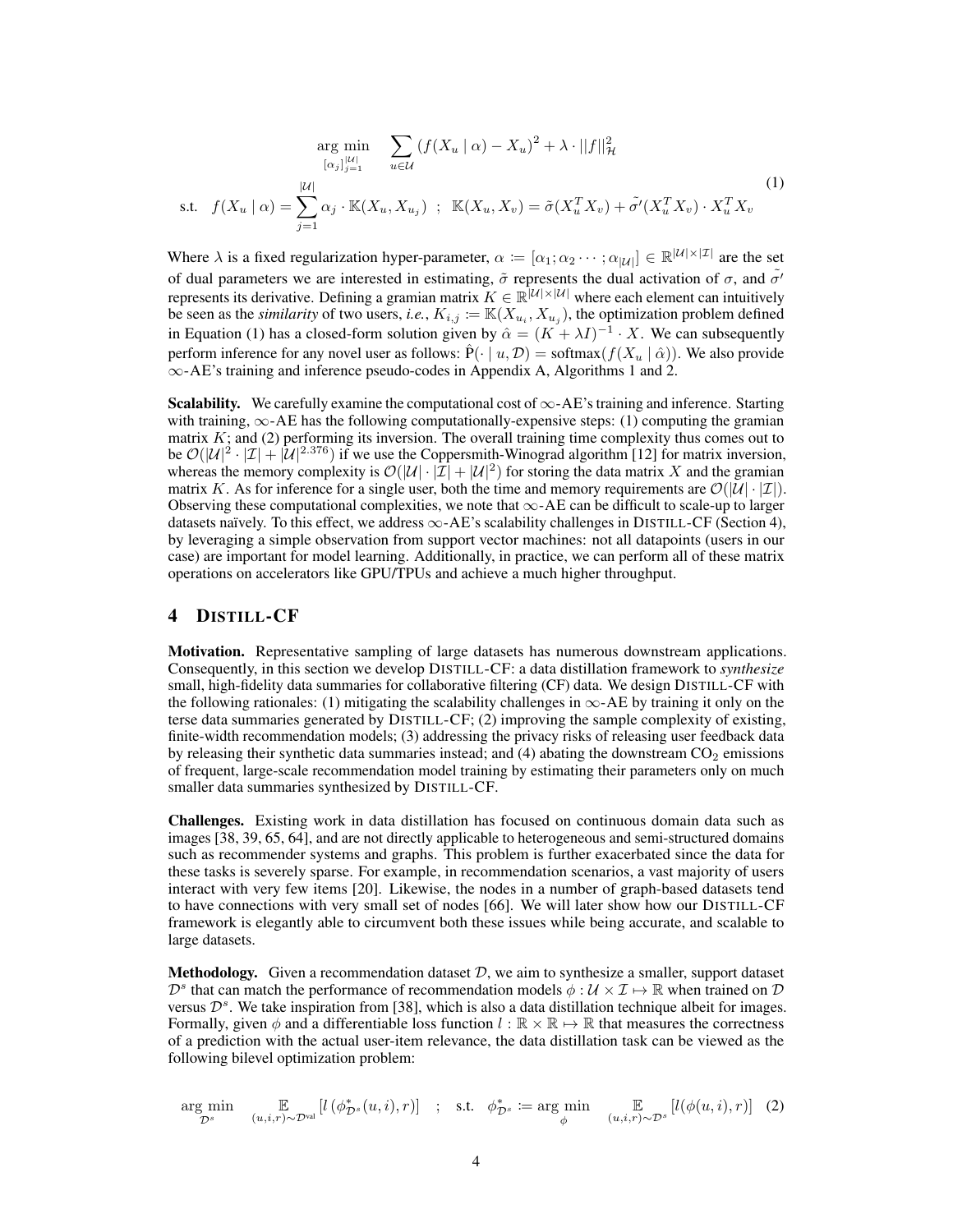This optimization problem has an *outer loop* which searches for the most informative support dataset  $\mathcal{D}^s$  given a fixed recommendation model  $\phi^*$ , whereas the *inner loop* aims to find the optimal recommendation model for a fixed support set. In DISTILL-CF, we use  $\infty$ -AE as the model of choice at each step of the inner loop for two reasons: (1) as outlined in Section [3,](#page-2-0)  $\infty$ -AE has a closed-form solution with a single hyper-parameter  $\lambda$ , making the inner-loop extremely efficient; and (2) due to the infinite-width correspondence [\[18,](#page-9-1) [2\]](#page-9-0),  $\infty$ -AE is equivalent to training an infinitely-wide autoencoder on  $\mathcal{D}^s$ , thereby not compromising on performance.

For the outer loop, we focus only on synthesizing *fake users* (given a fixed user budget  $\mu$ ) through a learnable matrix  $X^s \in \mathbb{R}^{\mu \times |\mathcal{I}|}$  which stores the interactions for each fake user in the support dataset. However, to handle the discrete nature of the recommendation problem, instead of directly optimizing for X<sup>s</sup>, DISTILL-CF instead learns a *continuous prior* for each user-item pair, denoting the importance of sampling that interaction in our support set (similar to the notion of propensity [\[54,](#page-11-10) [56\]](#page-11-11)). We then sample  $\hat{X}^s \sim X^s$  to get our final, discrete support set.

Instead of keeping this sampling operation post-hoc, *i.e.*, after solving for the optimization problem in Equation [\(2\)](#page-3-2); we perform differentiable Gumbel-sampling [\[21\]](#page-10-4) on each row (user) in  $X<sup>s</sup>$  at every optimization step, thereby ensuring search only over sparse and discrete support sets. A notable property of recommendation data is that each user can interact with a variable number of items (this distribution is typically long-tailed due to Zipf's law [\[61\]](#page-12-7)). We circumvent this dynamic user sparsity issue by taking multiple Gumbel-samples for each user, with replacement. This implicitly gives DISTILL-CF the freedom to control the user and item popularity distributions in the generated data summary  $\hat{X}^s$  by adjusting the entropy in the prior-matrix  $X^s$ .

Having controlled for the discrete and dynamic nature of recommendation data by the multi-step Gumbel-sampling trick, we further focus on maintaining the sparsity of the synthesized data. To do so, in addition to the outer-loop reconstruction loss, we add an L1-penalty over  $\hat{X^s}$  to promote and explicitly control its sparsity [\[15,](#page-9-10) Chapter 3]. Furthermore, tuning the number of Gumbel samples we take for each fake user, gives us more control over the sparsity in our generated data summary. More formally, the final optimization objective in DISTILL-CF can be written as:

<span id="page-4-0"></span>
$$
\arg\min_{X^s} \mathbb{E}_{X^s} \left[ X_u \cdot \log(K_{X_u \hat{X}^s} \cdot \alpha) + (1 - X_u) \cdot \log(1 - K_{X_u \hat{X}^s} \cdot \alpha) \right] + \lambda_2 \cdot ||\hat{X}^s||_1
$$
  
s.t.  $\alpha = (K_{\hat{X}^s \hat{X}^s} + \lambda I)^{-1} \cdot \hat{X}^s ; \quad \hat{X}^s = \sigma \left( \sum_{i=1}^{\gamma} \text{Gumbel}_{\tau}(\text{softmax}(X^s)) \right)$  (3)

Where,  $\lambda_2$  represents an appropriate regularization hyper-parameter for minimizing the L1-norm of the sampled support set  $\hat{X}^s$ ,  $K_{XY}$  represents the gramian matrix for the NTK of ∞-AE over X and Y as inputs,  $\tau$  represents the temperature hyper-parameter for Gumbel-sampling,  $\gamma$  denotes the number of samples to take for each fake user in  $X^s$ , and  $\sigma$  represents an appropriate activation function which clips all values over 1 to be exactly 1, thereby keeping  $\hat{X}^s$  binary. We use hard-tanh in our experiments. We also provide DISTILL-CF's pseudo-code in Appendix [A,](#page-13-0) Algorithm [3.](#page-13-2)

Scalability. We now analyze the time and memory requirements for optimizing Equation [\(3\)](#page-4-0). The inner loop's major component clearly shares the same complexity as  $\infty$ -AE. However, since the parameters of  $\infty$ -AE ( $\alpha$  in Equation [\(1\)](#page-3-0)) are now being estimated over the much smaller support set  $\hat{X}^s$ , the time complexity reduces to  $\mathcal{O}(\mu^2 \cdot |\mathcal{I}|)$  and memory to  $\mathcal{O}(\mu \cdot |\mathcal{I}|)$ , where  $\mu$  typically only lies in the range of hundreds for competitive performance. On the other hand, for performing multistep Gumbel-sampling for each synthetic user, the memory complexity of a naïve implementation would be  $\mathcal{O}(\gamma \cdot \mu \cdot |\mathcal{I}|)$  since AutoGrad stores all intermediary variables for backward computation. However, since the gradient of each Gumbel-sampling step is independent of other sampling steps and can be computed individually, using jax.custom\_vjp, we reduced its memory complexity to  $\mathcal{O}(\mu \cdot |\mathcal{I}|)$ , adding nothing to the overall inner-loop complexity.

For the outer loop, we optimize the logistic reconstruction loss using SGD where we randomly sample a batch of b users from U and update  $X<sup>s</sup>$  directly. In totality, for an  $\xi$  number of outer-loop iterations, the time complexity to run DISTILL-CF is  $\mathcal{O}(\xi \cdot (\mu^2 + b + b \cdot \mu) \cdot |\mathcal{I}|)$ , and  $\mathcal{O}(b \cdot \mu + (\mu + b) \cdot |\mathcal{I}|)$  for memory. In our experiments, we note convergence in only hundreds of outer-loop iterations, making DISTILL-CF scalable even for the largest of the publicly available datasets and practically useful.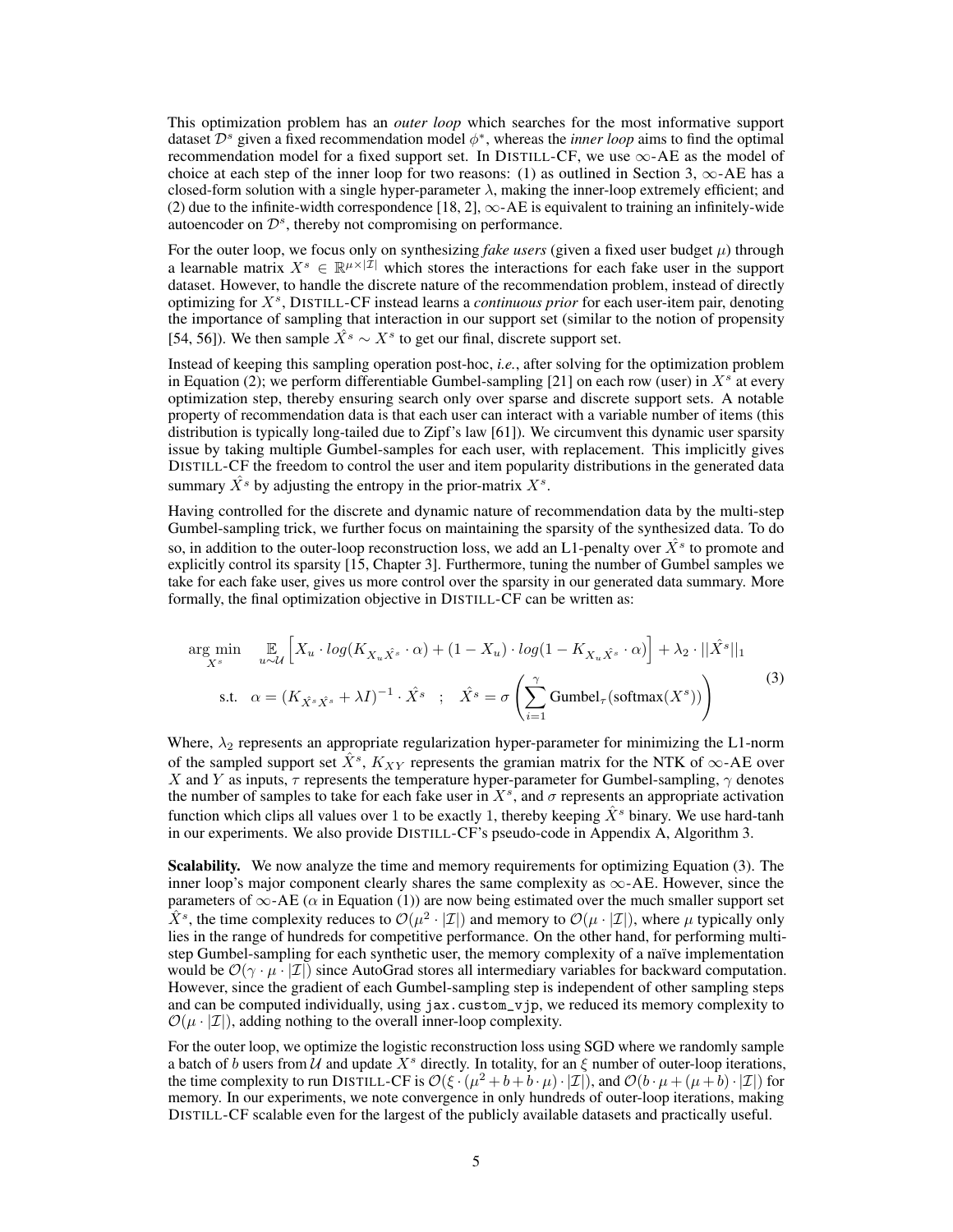<span id="page-5-2"></span>Table 1: Comparison of  $\infty$ -AE with different methods on various datasets. All metrics are better when higher. Brief set of data statistics can be found in Appendix [B.3,](#page-14-0) Table [2.](#page-14-1) Bold values represent the best in a given row, and underlined represent the second-best. Results for ∞-AE on the Netflix dataset (marked with a \*) consist of random user-sampling with a max budget of  $25K \equiv 5.4\%$  users, and results for DISTILL-CF +  $\infty$ -AE have a user-budget of 500 for all datasets.

| Dataset                   | Metric                                                         | PopRec                                             | <b>Bias</b><br>only                                | MF                                                 | <b>NeuMF</b>                                       | Light<br><b>GCN</b>                                | <b>EASE</b>                                         | <b>MVAE</b>                                        | $\infty$ -AE                                                     | DISTILL-CF<br>$+\infty$ -AE                         |
|---------------------------|----------------------------------------------------------------|----------------------------------------------------|----------------------------------------------------|----------------------------------------------------|----------------------------------------------------|----------------------------------------------------|-----------------------------------------------------|----------------------------------------------------|------------------------------------------------------------------|-----------------------------------------------------|
| Amazon<br><b>Magazine</b> | <b>AUC</b><br>HR@10<br>HR@100<br>NDCG@10<br>NDCG@100<br>PSP@10 | 0.8436<br>14.35<br>59.5<br>8.42<br>19.38<br>6.85   | 0.8445<br>14.36<br>59.35<br>8.33<br>19.31<br>6.73  | 0.8475<br>18.36<br>58.94<br>13.1<br>21.76<br>9.24  | 0.8525<br>18.35<br>59.3<br>13.6<br>21.13<br>9.00   | 0.8141<br>27.12<br>58.00<br>22.57<br>29.92<br>13.2 | 0.6673<br>26.31<br>48.36<br>22.84<br>28.27<br>12.96 | 0.8507<br>17.94<br>57.3<br>12.18<br>19.46<br>8.81  | 0.8539<br>27.09<br>60.86<br>23.06<br>30.75<br>13.22              | 0.8584<br>28.27<br>61.78<br>23.81<br>31.75<br>13.76 |
| $ML-1M$                   | <b>AUC</b><br>HR@10<br>HR@100<br>NDCG@10<br>NDCG@100<br>PSP@10 | 0.8332<br>13.07<br>30.38<br>13.84<br>19.49<br>1.10 | 0.8330<br>12.93<br>29.63<br>13.74<br>19.13<br>1.07 | 0.9065<br>24.63<br>53.26<br>25.65<br>35.62<br>2.41 | 0.9045<br>23.25<br>51.42<br>24.44<br>33.93<br>2.26 | 0.9289<br>27.43<br>55.61<br>28.85<br>38.29<br>2.72 | 0.9069<br>28.54<br>57.28<br>29.88<br>40.16<br>3.06  | 0.8832<br>21.7<br>52.29<br>22.14<br>33.82<br>2.42  | 0.9457<br>31.51<br>60.05<br>32.82<br>42.53<br>3.22               | 0.9415<br>31.16<br>58.28<br>32.52<br>41.29<br>3.15  |
| Douban                    | <b>AUC</b><br>HR@10<br>HR@100<br>NDCG@10<br>NDCG@100<br>PSP@10 | 0.8945<br>11.06<br>17.07<br>11.63<br>12.63<br>0.52 | 0.8932<br>10.71<br>16.63<br>11.24<br>12.27<br>0.50 | 0.9288<br>12.69<br>20.29<br>13.21<br>14.96<br>0.63 | 0.9258<br>12.79<br>19.69<br>13.33<br>14.39<br>0.63 | 0.9391<br>15.98<br>22.38<br>16.68<br>17.20<br>0.86 | 0.8570<br>17.93<br>25.41<br>19.48<br>19.55<br>1.06  | 0.9129<br>15.36<br>22.82<br>16.17<br>17.32<br>0.87 | 0.9523<br>23.56<br>28.37<br>24.94<br>23.26<br>1.28               | 0.9510<br>22.98<br>27.20<br>24.20<br>22.21<br>1.24  |
| <b>Netflix</b>            | <b>AUC</b><br>HR@10<br>HR@100<br>NDCG@10<br>NDCG@100<br>PSP@10 | 0.9249<br>12.14<br>28.47<br>12.34<br>17.79<br>1.45 | 0.9234<br>11.49<br>27.66<br>11.72<br>16.95<br>1.28 | 0.9234<br>11.69<br>27.72<br>12.04<br>17.17<br>1.31 | 0.9244<br>11.06<br>26.76<br>11.48<br>16.40<br>1.21 | Timed<br>Out                                       | 0.9418<br>26.03<br>50.35<br>26.83<br>35.09<br>3.59  | 0.9495<br>20.6<br>44.53<br>20.85<br>29.22<br>2.77  | $0.9663*$<br>29.69*<br>50.88*<br>$30.59*$<br>$36.59*$<br>$3.75*$ | 0.9728<br>29.57<br>49.24<br>30.54<br>35.58<br>3.62  |

## <span id="page-5-3"></span>5 Experiments

Setup. We use four recommendation datasets with varying sizes and sparsity characteristics. A brief set of data statistics can be found in Appendix [B.3,](#page-14-0) Table [2.](#page-14-1) For each user in the dataset, we randomly split their interaction history into  $80/10/10\%$  train-test-validation splits. Following recent warnings against unrealistic dense preprocessing of recommender system datasets [\[53,](#page-11-12) [55\]](#page-11-3), we only prune users that have fewer than 3 interactions to enforce at least one interaction per user in the train, test, and validation sets. No such preprocessing is followed for items.

Competitor methods & evaluation metrics. We compare  $\infty$ -AE with various baseline and SoTA competitors as surveyed in recent comparative analyses [\[1,](#page-9-11) [13\]](#page-9-12). More details on their architectures can be found in Appendix [B.1.](#page-13-3) We evaluate all models on a variety of pertinent ranking metrics, namely AUC, HitRate (HR@k), Normalized Discounted Cumulative Gain (nDCG@k), and Propensity-scored Precision (PSP@k), each focusing on different components of the algorithm performance. A notable addition to our list of metrics compared to the literature is the PSP metric [\[20\]](#page-9-9), which we adapt to the recommendation use case as an indicator of performance on tail items. The exact definition of all of these metrics can be found in Appendix [B.5.](#page-15-0)

Training details. We implement both  $\infty$ -AE and DISTILL-CF using JAX [\[8\]](#page-9-13) along with the Neural-Tangents package  $[42]$  for the relevant NTK computations.<sup>[1,](#page-5-0)[2](#page-5-1)</sup> We re-use the official implementation of LightGCN, and implement the remaining competitors ourselves. To ensure a fair comparison, we conduct a hyper-parameter search for all competitors on the validation set. More details on the hyper-parameters for ∞-AE, DISTILL-CF, and all competitors can be found in Appendix [B.3,](#page-14-0) Table [3.](#page-15-1) All of our experiments are performed on a single RTX 3090 GPU, with a random-seed initialization of 42. Additional training details about DISTILL-CF can be found in Appendix [B.4.](#page-15-2)

<span id="page-5-0"></span><sup>&</sup>lt;sup>1</sup>Our implementation for  $\infty$ -AE is available at [https://github.com/noveens/infinite\\_ae\\_cf](https://github.com/noveens/infinite_ae_cf)

<span id="page-5-1"></span><sup>&</sup>lt;sup>2</sup>Our implementation for DISTILL-CF is available at [https://github.com/noveens/distill\\_cf](https://github.com/noveens/distill_cf)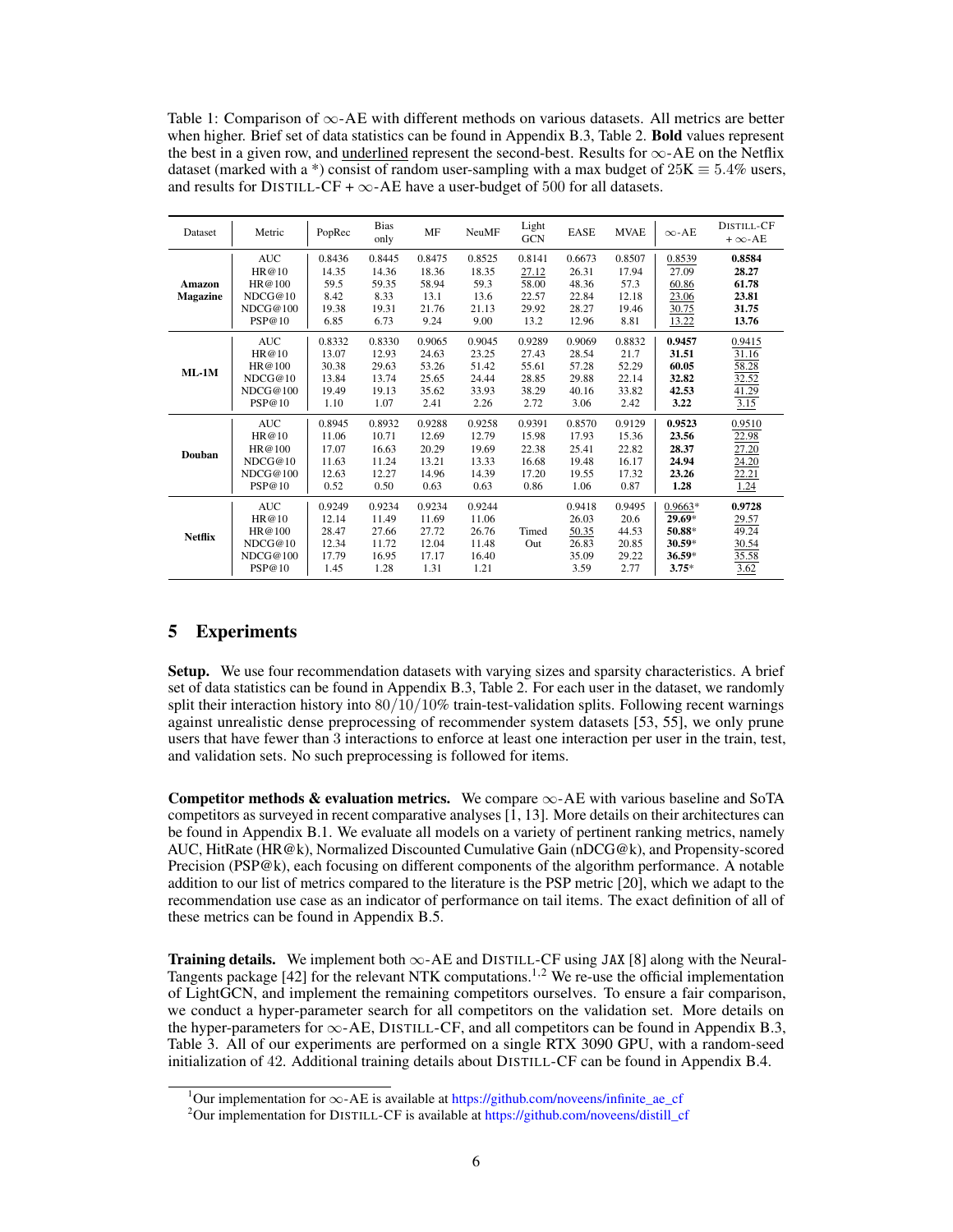<span id="page-6-0"></span>

Figure 1: Performance of  $\infty$ -AE with the amount of users (log-scale) sampled according to different sampling strategies over the HR@10 and PSP@10 metrics. Results for the Netflix dataset have been clipped due to memory constraints. Results for the remaining metrics can be found in Appendix [B.6,](#page-16-0) Figure [12.](#page-19-0)

<span id="page-6-1"></span>

Figure 2: Performance of the EASE model trained on different amounts of users (log-scale) sampled by different samplers on the ML-1M dataset.

**Does ∞-AE outperform existing methods?** We compare the performance of  $\infty$ -AE with various baseline and competitor methods in Table [1.](#page-5-2) We also include the results of training  $\infty$ -AE on data synthesized by DISTILL-CF with an additional constraint of having a budget of only  $\mu = 500$ synthetic users. For the sake of reference, for our largest dataset (Netflix), this equates to a mere 0.1% of the total users. There are a few prominent observations from the results in Table [1.](#page-5-2) First,  $\infty$ -AE significantly outperforms SoTA recommendation algorithms despite having only a single fully-connected layer, and also being much simpler to train and implement. Second, we note that  $\infty$ -AE trained on just 500 users generated by DISTILL-CF is able to attain 96 – 105% of  $\infty$ -AE's performance on the full dataset while also outperforming all competitors trained on the *full* dataset.

How sample efficient is  $\infty$ -AE? Having noted from Table [1](#page-5-2) that  $\infty$ -AE is able to outperform all SoTA competitors with as little as 0.1% of the original users, we now aim to better understand  $\infty$ -AE's sample complexity, *i.e.*, the amount of training data  $\infty$ -AE needs in order to perform accurate recommendation. In addition to DISTILL-CF, we use the following popular heuristics for down-sampling (more details in Appendix [B.2\)](#page-14-2): interaction random negative sampling (RNS); user RNS; head user sampling; and a coreset construction technique, SVP-CF user [\[55\]](#page-11-3). We then train  $\infty$ -AE on sampled data for different sampling budgets, while evaluating on the original test-set. We plot the performance for all datasets computed over the HR@10 and PSP@10 metrics in Figure [1.](#page-6-0) We observe that while all heuristic sampling strategies tend to be closely bound to the identity line with a slight preference to user RNS,  $\infty$ -AE when trained on data synthesized by DISTILL-CF tends to quickly saturate in terms of performance when the user budget is increased, even on the log-scale. This indicates DISTILL-CF's superiority in generating terse data summaries for  $\infty$ -AE, thereby allowing it to get SoTA performance on the largest datasets with as little as 500 users.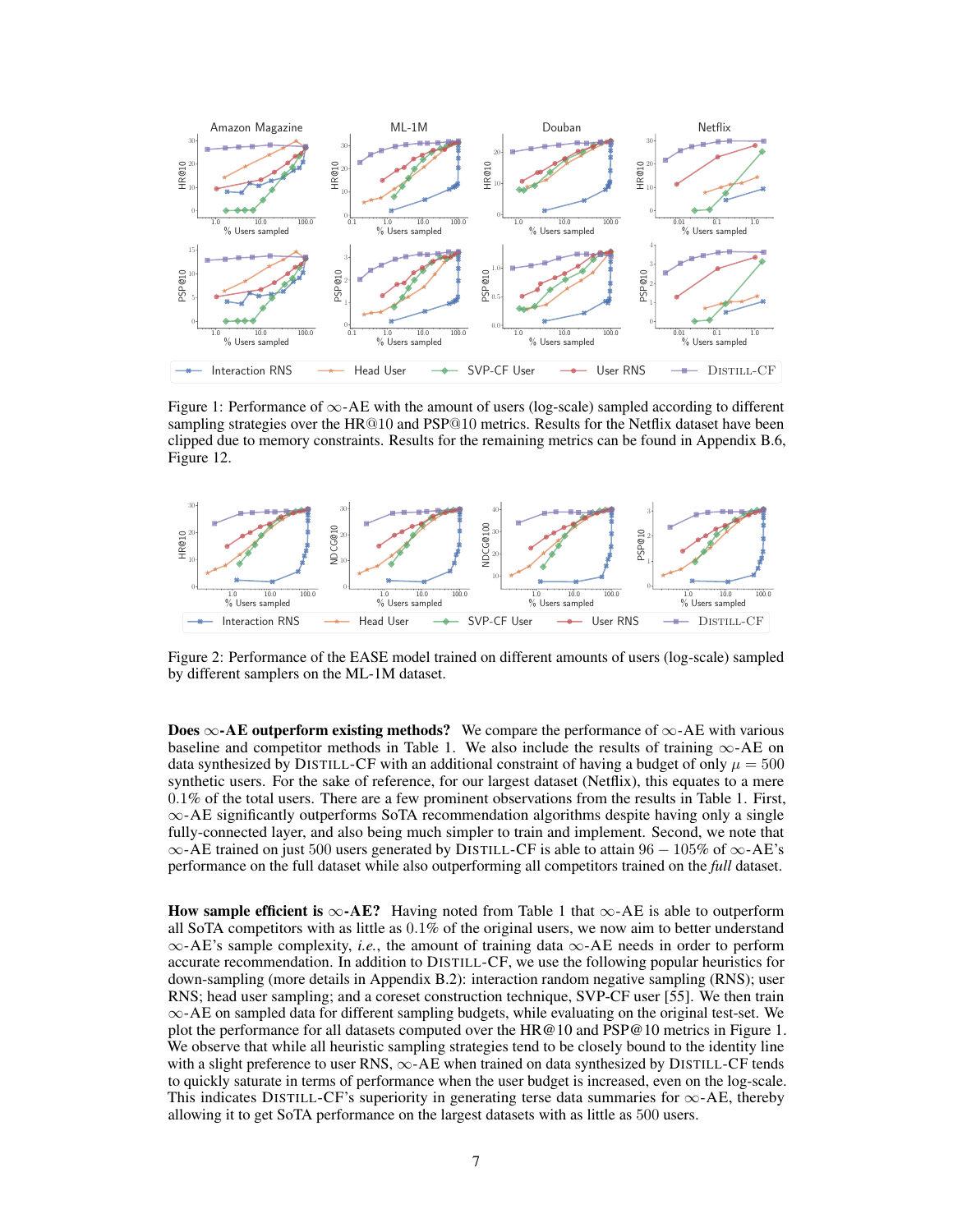<span id="page-7-0"></span>

Figure 3: Performance drop of the EASE model trained on data sampled by different sampling strategies when there is varying levels of noise in the data. Performance drop is relative to training on the full, noise-free ML-1M dataset. Results for the remaining metrics can be found in Appendix [B.6,](#page-16-0) Figure [13.](#page-20-0)

<span id="page-7-1"></span>

Figure 4: Performance of  $\infty$ -AE on data sampled by DISTILL-CF and User-RNS when there is noise in the data. Results for EASE have been added for reference. All results are on the ML-1M dataset. Results for the remaining metrics can be found in Appendix [B.6,](#page-16-0) Figure [14.](#page-21-0)

How transferable are the data summaries synthesized by DISTILL-CF? In order to best evaluate the quality and universality of data summaries synthesized by DISTILL-CF, we train and evaluate EASE [\[57\]](#page-11-4) instead of  $\infty$ -AE on the synthesized data summaries, since the synthesized data was never optimized for it (in the inner-loop of DISTILL-CF). We re-use the heuristic sampling strategies from the previous experiment for comparison with DISTILL-CF. From the results in Figure [2,](#page-6-1) we observe similar scaling laws as  $\infty$ -AE's for the heuristic samplers as well as DISTILL-CF. A notable exception is interaction RNS, that scales at a much slower rate than  $\infty$ -AE. This behaviour validates the re-usability of data summaries generated by DISTILL-CF, because they transfer well to SoTA finite-width models, which were not involved in DISTILL-CF's user synthesis procedure.

How robust are DISTILL-CF and  $\infty$ -AE to noise? User feedback data is often noisy due to various biases (see [\[10\]](#page-9-14) for a detailed review). Furthermore, due to the significant number of logged interactions in these datasets, recommender systems are often trained on down-sampled data in practice. Despite this, to the best of our knowledge, there is no prior work that explicitly studies the interplay between noise in the data and how sampling it affects downstream model performance. Consequently, we simulate a simple experiment: we add  $x\%$  noise in the original train-set  $\rightarrow$  sample the noisy training data  $\rightarrow$  train recommendation models on the sampled data  $\rightarrow$  evaluate their performance on the original, noise-free test-set. For the noise model, we randomly flip  $x\%$  of the total number of items in the corpus for each user. In Figure [3,](#page-7-0) we compare the drop in  $HR@10$  the EASE model suffers for different sampling strategies when different levels of noise are added to the MovieLens-1M dataset [\[14\]](#page-9-15). We make a few main observations: (1) unsurprisingly, sampling noisy data compounds the performance losses of learning algorithms; (2) DISTILL-CF has the best noise:sampling:performance trade-off compared to other sampling strategies, with an increasing performance gap relative to other samplers as we inject more noise into the original data; and (3) as we down-sample noisy data more aggressively, head user sampling improves relative to other samplers, simply because these head users are the least affected by our noise injection procedure.

Furthermore, to better understand  $\infty$ -AE's denoising capabilities, we repeat the aforementioned noise-injection experiment but now train  $\infty$ -AE on down-sampled, noisy data. In Figure [4,](#page-7-1) we track the change in ∞-AE's performance as a function of the number of users sampled, and the amount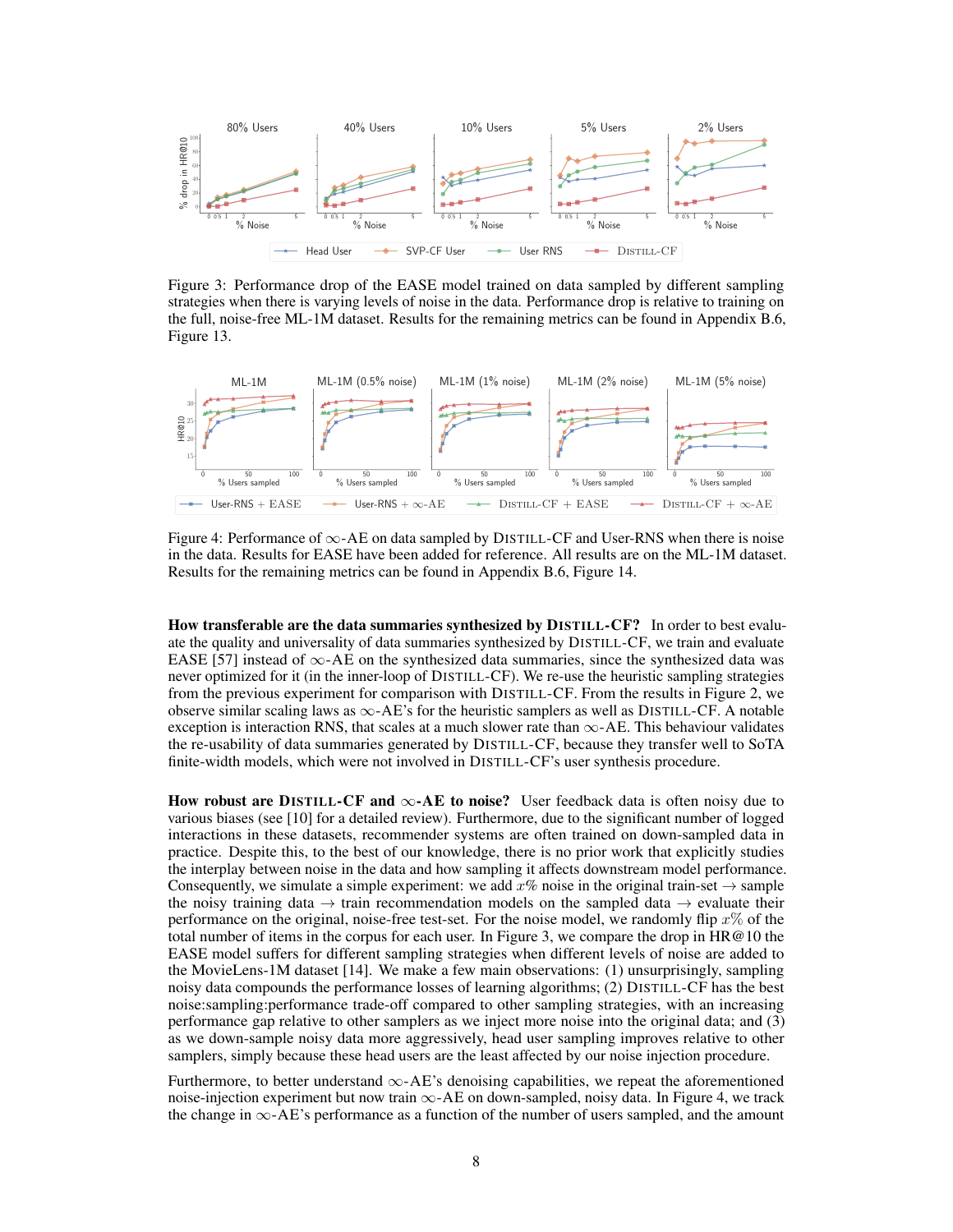of noise injected before sampling. We also add the semantically equivalent results for the EASE model for reference. Firstly, we note that the full-data performance-gap between  $\infty$ -AE and EASE significantly increases when there is more noise in the data, demonstrating  $\infty$ -AE's robustness to noise, even when its not specifically optimized for it. Furthermore, looking at the 5% noise injection scenario, we notice two counter-intuitive observations: (1) training EASE on tiny data summaries synthesized by DISTILL-CF is better than training it on the full data; and (2) solely looking at data synthesized by DISTILL-CF for EASE, we notice the best performance when we have a lower user sampling budget. Both of these observations call for more investigation of a data-centric viewpoint to recommendation, *i.e.*, focusing more on the quality of collected data rather than its quantity.

Applications to continual learning. Continual learning (see [\[43\]](#page-11-14) for a detailed review) is an important area for recommender systems, because these systems are typically updated at regular intervals. A continual learning scenario involves data that is split into multiple periods, with the predictive task being: given data until the  $i^{\text{th}}$  period, maximize algorithm performance for prediction on the  $(i + 1)$ <sup>th</sup> period. ADER [\[33\]](#page-10-14) is a SoTA continual learning model for recommender systems, that injects the most informative user sequences from the last period to combat the catastrophic forgetting problem [\[50\]](#page-11-15). An intuitive application for DISTILL-CF is to synthesize succinct data summaries of the last period and inject these instead. To compare these approaches, we simulate a continual learning scenario by splitting the MovieLens-1M dataset into 17 equal sized epochs, and perform experiments with the MVAE [\[30\]](#page-10-5) model for each period. We also compare with two baselines: (1) Joint: con-

<span id="page-8-0"></span>

Figure 5: DISTILL-CF for continual learning.

catenate the data from all periods before the current; and (2) Individual: use the data only from the current period. As we can see from Figure [5,](#page-8-0) DISTILL-CF consistently outperforms ADER and the baselines, again demonstrating its ability to generate high-fidelity data summaries.

## 6 Conclusion & Future Work

In this work, we proposed two complementary ideas:  $\infty$ -AE, an infinite-width autoencoder for modeling recommendation data, and DISTILL-CF for creating tiny, high-fidelity data summaries of massive datasets for subsequent model training. To our knowledge, our work is the first to employ and demonstrate that infinite-width neural networks can beat complicated SoTA models on recommendation tasks. Further, the data summaries synthesized through DISTILL-CF outperform generic samplers and demonstrate further performance gains for ∞-AE as well as finite-width SoTA models despite being trained on orders of magnitude less data.

Both our proposed methods are closely linked with one another:  $\infty$ -AE's closed-loop formulation is especially crucial in the practicality of DISTILL-CF, whereas DISTILL-CF's ability to distill the entire dataset's knowledge into small summaries helps  $\infty$ -AE to scale to large datasets. Moreover, the Gumbel sampling trick enables us to adapt data distillation techniques designed for continuous, real-valued, dense domains to heterogeneous, semi-structured, and sparse domains like recommender systems and graphs. We additionally explore the strong denoising effect observed with DISTILL-CF, noting that in the case of noisy data, models trained on considerably less data synthesized by DISTILL-CF perform better than the same model trained on the entire original dataset.

These observations lead us to contemplate a much larger, looming question: *Is more data what you need for recommendation?* Our results call for further investigation on the data-centric viewpoint of recommendation.

The findings of our paper open up numerous promising research directions. First, building such closed-form, easy-to-implement infinite networks is beneficial for various downstream practical applications like search, sequential recommendation, or CTR prediction. Further, the anonymization achieved by synthesizing fake data summaries is crucial for mitigating the privacy risks associated with confidential or PII datasets. Another direction is analyzing the environmental impact and reduction in carbon footprint as our experiments show that models can achieve similar performance gains when trained on much less data.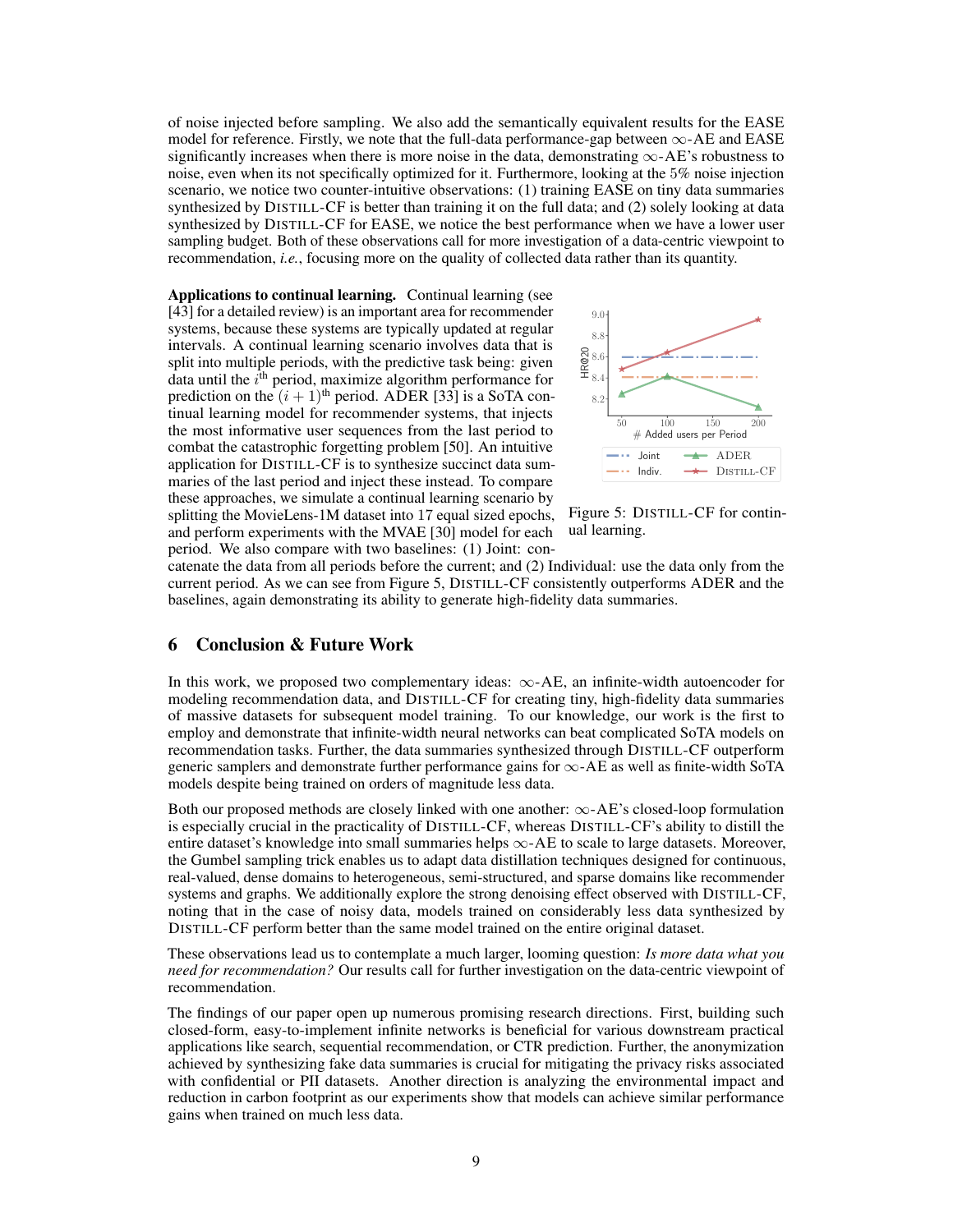## References

- <span id="page-9-11"></span>[1] Vito Walter Anelli, Alejandro Bellogín, Tommaso Di Noia, Dietmar Jannach, and Claudio Pomo. Top-n recommendation algorithms: A quest for the state-of-the-art. *arXiv preprint arXiv:2203.01155*, 2022.
- <span id="page-9-0"></span>[2] Sanjeev Arora, Simon S Du, Wei Hu, Zhiyuan Li, Russ R Salakhutdinov, and Ruosong Wang. On exact computation with an infinitely wide neural net. *Advances in Neural Information Processing Systems*, 32, 2019.
- <span id="page-9-2"></span>[3] Sanjeev Arora, Simon S. Du, Zhiyuan Li, Ruslan Salakhutdinov, Ruosong Wang, and Dingli Yu. Harnessing the power of infinitely wide deep nets on small-data tasks. In *International Conference on Learning Representations*, 2020.
- <span id="page-9-4"></span>[4] Mikhail Belkin, Daniel Hsu, Siyuan Ma, and Soumik Mandal. Reconciling modern machine learning practice and the bias-variance trade-off. *arXiv preprint arXiv:1812.11118*, 2018.
- <span id="page-9-16"></span>[5] James Bennett and Stan Lanning. The netflix prize. 2007.
- <span id="page-9-7"></span>[6] Jeff Bilmes. Submodularity in machine learning and artificial intelligence. *arXiv preprint arXiv:2202.00132*, 2022.
- <span id="page-9-6"></span>[7] Zalán Borsos, Mojmir Mutny, and Andreas Krause. Coresets via bilevel optimization for continual learning and streaming. *Advances in Neural Information Processing Systems*, 33:14879–14890, 2020.
- <span id="page-9-13"></span>[8] James Bradbury, Roy Frostig, Peter Hawkins, Matthew James Johnson, Chris Leary, Dougal Maclaurin, George Necula, Adam Paszke, Jake VanderPlas, Skye Wanderman-Milne, and Qiao Zhang. JAX: composable transformations of Python+NumPy programs, 2018.
- <span id="page-9-19"></span>[9] Dong-Kyu Chae, Jihoo Kim, Duen Horng Chau, and Sang-Wook Kim. Ar-cf: Augmenting virtual users and items in collaborative filtering for addressing cold-start problems. In *Proceedings of the 43rd International ACM SIGIR Conference on Research and Development in Information Retrieval*, page 1251–1260, New York, NY, USA, 2020. Association for Computing Machinery.
- <span id="page-9-14"></span>[10] Jiawei Chen, Hande Dong, Xiang Wang, Fuli Feng, Meng Wang, and Xiangnan He. Bias and debias in recommender system: A survey and future directions. *CoRR*, abs/2010.03240, 2020.
- <span id="page-9-3"></span>[11] Heng-Tze Cheng, Levent Koc, Jeremiah Harmsen, Tal Shaked, Tushar Chandra, Hrishi Aradhye, Glen Anderson, Greg Corrado, Wei Chai, Mustafa Ispir, et al. Wide & deep learning for recommender systems. In *Proceedings of the 1st workshop on deep learning for recommender systems*, pages 7–10, 2016.
- <span id="page-9-8"></span>[12] Don Coppersmith and Shmuel Winograd. Matrix multiplication via arithmetic progressions. In *Proceedings of the nineteenth annual ACM symposium on Theory of computing*, pages 1–6, 1987.
- <span id="page-9-12"></span>[13] M. Dacrema, P. Cremonesi, and D. Jannach. Are we really making much progress? a worrying analysis of recent neural recommendation approaches. In *Proceedings of the 13th ACM Conference on Recommender Systems*, RecSys '19, 2019.
- <span id="page-9-15"></span>[14] F Maxwell Harper and Joseph A Konstan. The movielens datasets: History and context. *Acm transactions on interactive intelligent systems (tiis)*, 2015.
- <span id="page-9-10"></span>[15] Trevor Hastie, Robert Tibshirani, Jerome H Friedman, and Jerome H Friedman. *The elements of statistical learning: data mining, inference, and prediction*, volume 2. Springer, 2009.
- <span id="page-9-17"></span>[16] Xiangnan He, Kuan Deng, Xiang Wang, Yan Li, Yongdong Zhang, and Meng Wang. Lightgcn: Simplifying and powering graph convolution network for recommendation. In *Proceedings of the 43rd International ACM SIGIR conference on research and development in Information Retrieval*, pages 639–648, 2020.
- <span id="page-9-5"></span>[17] Xiangnan He, Lizi Liao, Hanwang Zhang, Liqiang Nie, Xia Hu, and Tat-Seng Chua. Neural collaborative filtering. In *Proceedings of the 26th International Conference on World Wide Web*, WWW '17, 2017.
- <span id="page-9-1"></span>[18] Arthur Jacot, Franck Gabriel, and Clément Hongler. Neural tangent kernel: Convergence and generalization in neural networks. *Advances in neural information processing systems*, 31, 2018.
- <span id="page-9-18"></span>[19] H. Jain, V. Balasubramanian, B. Chunduri, and M. Varma. Slice: Scalable linear extreme classifiers trained on 100 million labels for related searches. In *Proceedings of the 12th ACM Conference on Web Search and Data Mining*, 2019.
- <span id="page-9-9"></span>[20] H. Jain, Y. Prabhu, and M. Varma. Extreme multi-label loss functions for recommendation, tagging, ranking and other missing label applications. In *Proceedings of the SIGKDD Conference on Knowledge Discovery and Data Mining*, 2016.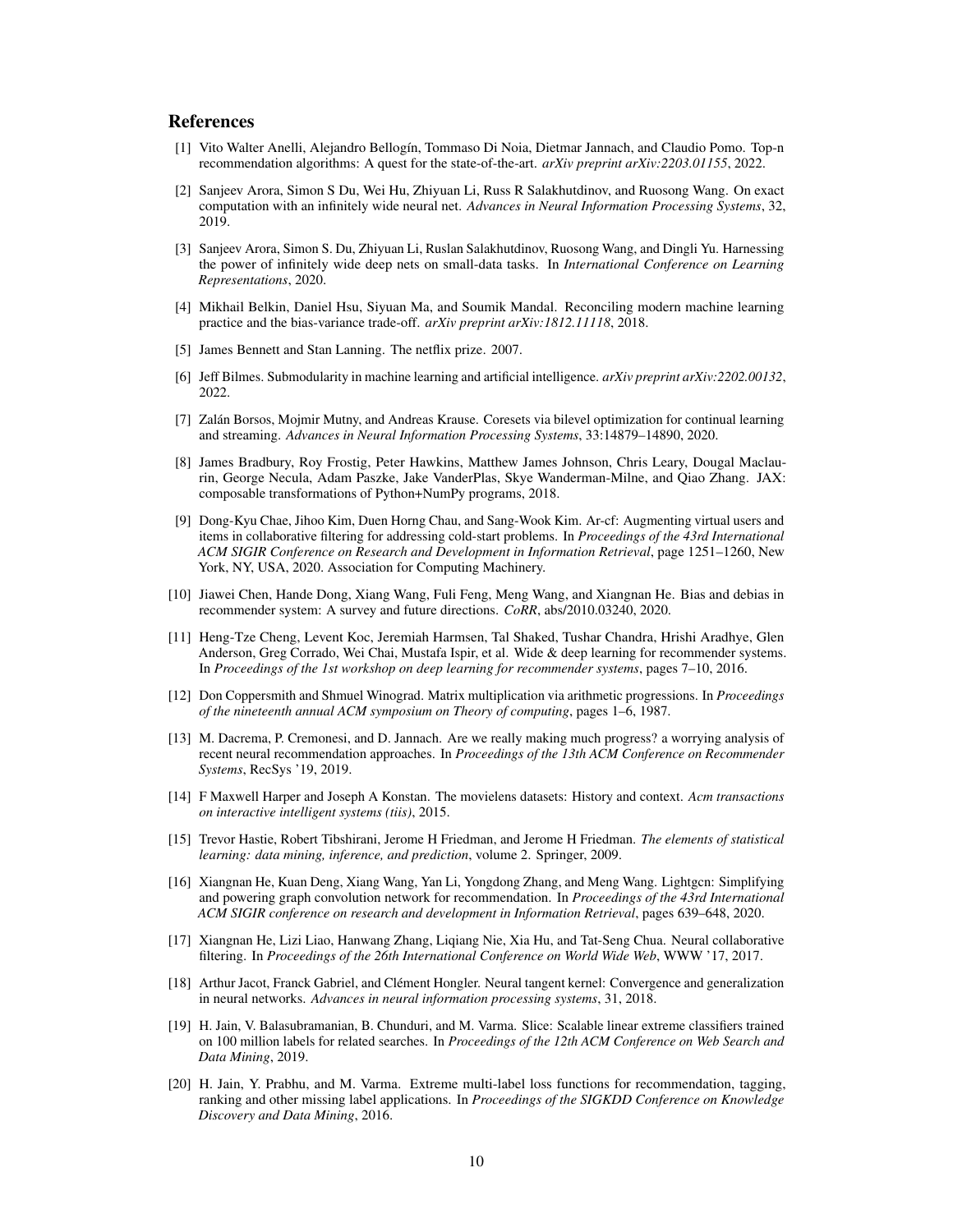- <span id="page-10-4"></span>[21] Eric Jang, Shixiang Gu, and Ben Poole. Categorical reparameterization with gumbel-softmax. In *5th International Conference on Learning Representations, ICLR 2017, Toulon, France, April 24-26, 2017, Conference Track Proceedings*. OpenReview.net, 2017.
- <span id="page-10-13"></span>[22] Wei Jin, Lingxiao Zhao, Shichang Zhang, Yozen Liu, Jiliang Tang, and Neil Shah. Graph condensation for graph neural networks. In *International Conference on Learning Representations*, 2022.
- <span id="page-10-7"></span>[23] Yannis Kalantidis, Mert Bulent Sariyildiz, Noe Pion, Philippe Weinzaepfel, and Diane Larlus. Hard negative mixing for contrastive learning. *Advances in Neural Information Processing Systems*, 33:21798–21809, 2020.
- <span id="page-10-10"></span>[24] Ehsan Kazemi, Shervin Minaee, Moran Feldman, and Amin Karbasi. Regularized submodular maximization at scale. In Marina Meila and Tong Zhang, editors, *Proceedings of the 38th International Conference on Machine Learning*, volume 139 of *Proceedings of Machine Learning Research*, pages 5356–5366. PMLR, 18–24 Jul 2021.
- <span id="page-10-9"></span>[25] Krishnateja Killamsetty, Durga S, Ganesh Ramakrishnan, Abir De, and Rishabh Iyer. Grad-match: Gradient matching based data subset selection for efficient deep model training. In Marina Meila and Tong Zhang, editors, *Proceedings of the 38th International Conference on Machine Learning*, volume 139 of *Proceedings of Machine Learning Research*, pages 5464–5474. PMLR, 18–24 Jul 2021.
- <span id="page-10-15"></span>[26] Thomas N. Kipf and Max Welling. Semi-Supervised Classification with Graph Convolutional Networks. In *Proceedings of the 5th International Conference on Learning Representations*, ICLR '17, 2017.
- <span id="page-10-1"></span>[27] Taeyong Kong, Taeri Kim, Jinsung Jeon, Jeongwhan Choi, Yeon-Chang Lee, Noseong Park, and Sang-Wook Kim. Linear, or non-linear, that is the question! In *Proceedings of the Fifteenth ACM International Conference on Web Search and Data Mining*, pages 517–525, 2022.
- <span id="page-10-8"></span>[28] Walid Krichene and Steffen Rendle. On sampled metrics for item recommendation. In *Proceedings of the 26th ACM SIGKDD International Conference on Knowledge Discovery & Data Mining*, KDD '20, 2020.
- <span id="page-10-0"></span>[29] Jaehoon Lee, Samuel Schoenholz, Jeffrey Pennington, Ben Adlam, Lechao Xiao, Roman Novak, and Jascha Sohl-Dickstein. Finite versus infinite neural networks: an empirical study. *Advances in Neural Information Processing Systems*, 33:15156–15172, 2020.
- <span id="page-10-5"></span>[30] Dawen Liang, Rahul G. Krishnan, Matthew D. Hoffman, and Tony Jebara. Variational autoencoders for collaborative filtering. In *Proceedings of the 2018 World Wide Web Conference*, WWW '18, 2018.
- <span id="page-10-6"></span>[31] Jianxin Ma, Chang Zhou, Peng Cui, Hongxia Yang, and Wenwu Zhu. Learning disentangled representations for recommendation. In H. Wallach, H. Larochelle, A. Beygelzimer, F. d'Alché-Buc, E. Fox, and R. Garnett, editors, *Advances in Neural Information Processing Systems*, volume 32. Curran Associates, Inc., 2019.
- <span id="page-10-11"></span>[32] Dougal Maclaurin, David Duvenaud, and Ryan Adams. Gradient-based hyperparameter optimization through reversible learning. In *International conference on machine learning*, pages 2113–2122. PMLR, 2015.
- <span id="page-10-14"></span>[33] Fei Mi, Xiaoyu Lin, and Boi Faltings. Ader: Adaptively distilled exemplar replay towards continual learning for session-based recommendation. In *Fourteenth ACM Conference on Recommender Systems*, page 408–413, New York, NY, USA, 2020. Association for Computing Machinery.
- <span id="page-10-17"></span>[34] Mehdi Mirza and Simon Osindero. Conditional generative adversarial nets. *arXiv preprint arXiv:1411.1784*, 2014.
- <span id="page-10-16"></span>[35] A. Mittal, N. Sachdeva, S. Agrawal, S. Agarwal, P. Kar, and M. Varma. Eclare: Extreme classification with label graph correlations. In *Proceedings of The ACM International World Wide Web Conference*, 2021.
- <span id="page-10-3"></span>[36] Arvind Narayanan and Vitaly Shmatikov. Robust de-anonymization of large sparse datasets. In *2008 IEEE Symposium on Security and Privacy (sp 2008)*, pages 111–125. IEEE, 2008.
- <span id="page-10-2"></span>[37] Maxim Naumov, Dheevatsa Mudigere, Hao-Jun Michael Shi, Jianyu Huang, Narayanan Sundaraman, Jongsoo Park, Xiaodong Wang, Udit Gupta, Carole-Jean Wu, Alisson G. Azzolini, Dmytro Dzhulgakov, Andrey Mallevich, Ilia Cherniavskii, Yinghai Lu, Raghuraman Krishnamoorthi, Ansha Yu, Volodymyr Kondratenko, Stephanie Pereira, Xianjie Chen, Wenlin Chen, Vijay Rao, Bill Jia, Liang Xiong, and Misha Smelyanskiy. Deep learning recommendation model for personalization and recommendation systems. *CoRR*, abs/1906.00091, 2019.
- <span id="page-10-12"></span>[38] Timothy Nguyen, Zhourong Chen, and Jaehoon Lee. Dataset meta-learning from kernel ridge-regression. In *International Conference on Learning Representations*, 2021.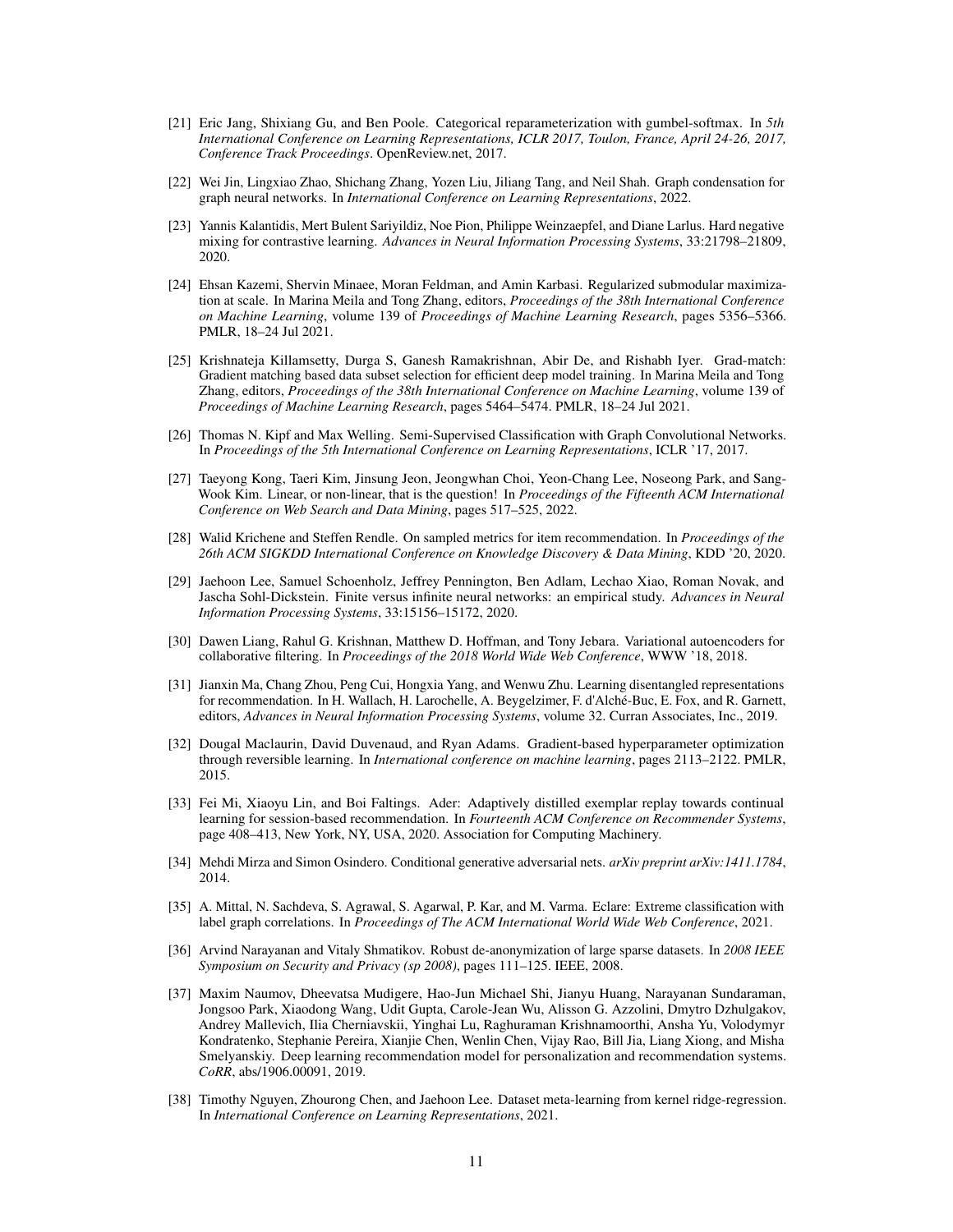- <span id="page-11-2"></span>[39] Timothy Nguyen, Roman Novak, Lechao Xiao, and Jaehoon Lee. Dataset distillation with infinitely wide convolutional networks. *Advances in Neural Information Processing Systems*, 34, 2021.
- <span id="page-11-16"></span>[40] Jianmo Ni, Jiacheng Li, and Julian McAuley. Justifying recommendations using distantly-labeled reviews and fine-grained aspects. In *Proceedings of the 2019 Conference on Empirical Methods in Natural Language Processing and the 9th International Joint Conference on Natural Language Processing (EMNLP-IJCNLP)*, 2019.
- <span id="page-11-6"></span>[41] Roman Novak, Lechao Xiao, Yasaman Bahri, Jaehoon Lee, Greg Yang, Daniel A. Abolafia, Jeffrey Pennington, and Jascha Sohl-dickstein. Bayesian deep convolutional networks with many channels are gaussian processes. In *International Conference on Learning Representations*, 2019.
- <span id="page-11-13"></span>[42] Roman Novak, Lechao Xiao, Jiri Hron, Jaehoon Lee, Alexander A. Alemi, Jascha Sohl-Dickstein, and Samuel S. Schoenholz. Neural tangents: Fast and easy infinite neural networks in python. In *International Conference on Learning Representations*, 2020.
- <span id="page-11-14"></span>[43] German I Parisi, Ronald Kemker, Jose L Part, Christopher Kanan, and Stefan Wermter. Continual lifelong learning with neural networks: A review. *Neural Networks*, 113:54–71, 2019.
- <span id="page-11-18"></span>[44] Y. Prabhu, A. Kag, S. Harsola, R. Agrawal, and M. Varma. Parabel: Partitioned label trees for extreme classification with application to dynamic search advertising. In *Proceedings of the International World Wide Web Conference*, 2018.
- <span id="page-11-9"></span>[45] Adityanarayanan Radhakrishnan. Lecture 5: Ntk origin and derivation. 2022.
- <span id="page-11-0"></span>[46] Adityanarayanan Radhakrishnan, George Stefanakis, Mikhail Belkin, and Caroline Uhler. Simple, fast, and flexible framework for matrix completion with infinite width neural networks. *Proceedings of the National Academy of Sciences*, 119(16):e2115064119, 2022.
- <span id="page-11-17"></span>[47] Steffen Rendle, Christoph Freudenthaler, Zeno Gantner, and Lars Schmidt-Thieme. Bpr: Bayesian personalized ranking from implicit feedback. In *Proceedings of the Twenty-Fifth Conference on Uncertainty in Artificial Intelligence*, UAI '09, 2009.
- <span id="page-11-1"></span>[48] Steffen Rendle, Walid Krichene, Li Zhang, and John Anderson. Neural collaborative filtering vs. matrix factorization revisited. In *Fourteenth ACM conference on recommender systems*, pages 240–248, 2020.
- <span id="page-11-7"></span>[49] Joshua David Robinson, Ching-Yao Chuang, Suvrit Sra, and Stefanie Jegelka. Contrastive learning with hard negative samples. In *International Conference on Learning Representations*, 2021.
- <span id="page-11-15"></span>[50] David Rolnick, Arun Ahuja, Jonathan Schwarz, Timothy Lillicrap, and Gregory Wayne. Experience replay for continual learning. *Advances in Neural Information Processing Systems*, 32, 2019.
- <span id="page-11-8"></span>[51] Durga S, Rishabh Iyer, Ganesh Ramakrishnan, and Abir De. Training data subset selection for regression with controlled generalization error. In Marina Meila and Tong Zhang, editors, *Proceedings of the 38th International Conference on Machine Learning*, volume 139 of *Proceedings of Machine Learning Research*, pages 9202–9212. PMLR, 18–24 Jul 2021.
- <span id="page-11-5"></span>[52] Noveen Sachdeva, Giuseppe Manco, Ettore Ritacco, and Vikram Pudi. Sequential variational autoencoders for collaborative filtering. In *Proceedings of the ACM International Conference on Web Search and Data Mining*, WSDM '19, 2019.
- <span id="page-11-12"></span>[53] Noveen Sachdeva and Julian McAuley. How useful are reviews for recommendation? a critical review and potential improvements. In *Proceedings of the 43rd International ACM SIGIR Conference on Research and Development in Information Retrieval*, SIGIR '20, 2020.
- <span id="page-11-10"></span>[54] Noveen Sachdeva, Yi Su, and Thorsten Joachims. Off-policy bandits with deficient support. In *Proceedings of the 26th ACM SIGKDD International Conference on Knowledge Discovery & Data Mining*, KDD '20, 2020.
- <span id="page-11-3"></span>[55] Noveen Sachdeva, Carole-Jean Wu, and Julian McAuley. On sampling collaborative filtering datasets. In *Proceedings of the Fifteenth ACM International Conference on Web Search and Data Mining*, WSDM '22, page 842–850, New York, NY, USA, 2022. Association for Computing Machinery.
- <span id="page-11-11"></span>[56] T. Schnabel, A. Swaminathan, A. Singh, N. Chandak, and T. Joachims. Recommendations as treatments: Debiasing learning and evaluation. In *Proceedings of The 33rd International Conference on Machine Learning*, 2016.
- <span id="page-11-4"></span>[57] Harald Steck. Embarrassingly shallow autoencoders for sparse data. In *The World Wide Web Conference*, pages 3251–3257, 2019.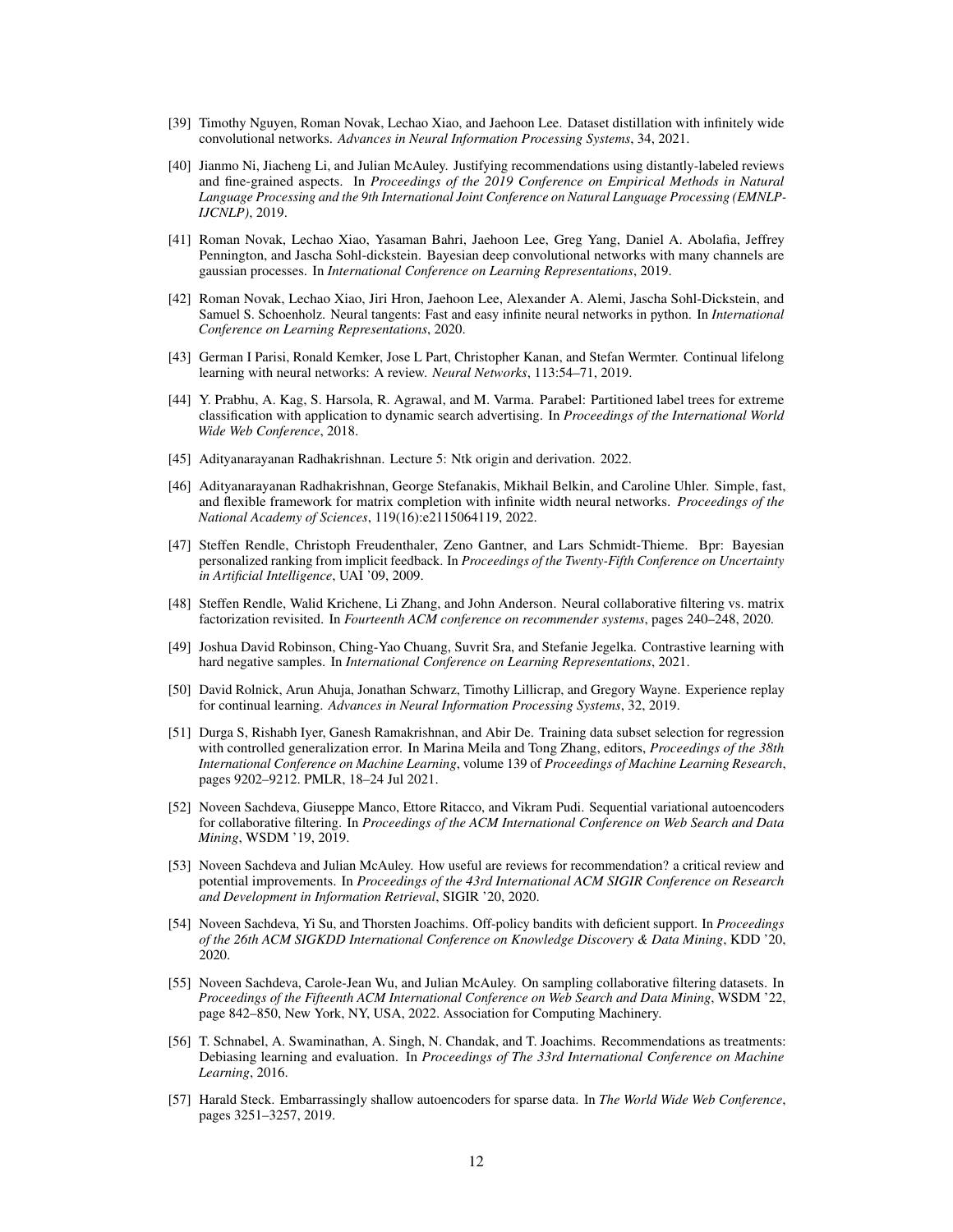- <span id="page-12-1"></span>[58] Eliza Strickland. Andrew ng: Farewell, big data. IEEE Spectrum, Mar 2022.
- <span id="page-12-9"></span>[59] M. Toneva, A. Sordoni, R. Combes, A. Trischler, Y. Bengio, and G. Gordon. An empirical study of example forgetting during deep neural network learning. In *ICLR*, 2019.
- <span id="page-12-4"></span>[60] Tongzhou Wang, Jun-Yan Zhu, Antonio Torralba, and Alexei A Efros. Dataset distillation. *arXiv preprint arXiv:1811.10959*, 2018.
- <span id="page-12-7"></span>[61] Carole-Jean Wu, Robin Burke, Ed H. Chi, Joseph Konstan, Julian McAuley, Yves Raimond, and Hao Zhang. Developing a recommendation benchmark for mlperf training and inference. *CoRR*, abs/2003.07336, 2020.
- <span id="page-12-3"></span>[62] Yao Wu, Christopher DuBois, Alice X Zheng, and Martin Ester. Collaborative denoising auto-encoders for top-n recommender systems. In *Proceedings of the ninth ACM international conference on web search and data mining*, pages 153–162, 2016.
- <span id="page-12-0"></span>[63] Da Xu, Chuanwei Ruan, Evren Korpeoglu, Sushant Kumar, and Kannan Achan. Rethinking neural vs. matrix-factorization collaborative filtering: the theoretical perspectives. In *International Conference on Machine Learning*, pages 11514–11524. PMLR, 2021.
- <span id="page-12-2"></span>[64] Bo Zhao and Hakan Bilen. Dataset condensation with differentiable siamese augmentation. In *International Conference on Machine Learning*, pages 12674–12685. PMLR, 2021.
- <span id="page-12-5"></span>[65] Bo Zhao, Konda Reddy Mopuri, and Hakan Bilen. Dataset condensation with gradient matching. In *International Conference on Learning Representations*, 2021.
- <span id="page-12-6"></span>[66] Wenqing Zheng, Edward W Huang, Nikhil Rao, Sumeet Katariya, Zhangyang Wang, and Karthik Subbian. Cold brew: Distilling graph node representations with incomplete or missing neighborhoods. In *International Conference on Learning Representations*, 2022.
- <span id="page-12-8"></span>[67] Feng Zhu, Chaochao Chen, Yan Wang, Guanfeng Liu, and Xiaolin Zheng. Dtcdr: A framework for dual-target cross-domain recommendation. In *Proceedings of the 28th ACM International Conference on Information and Knowledge Management*, pages 1533–1542, 2019.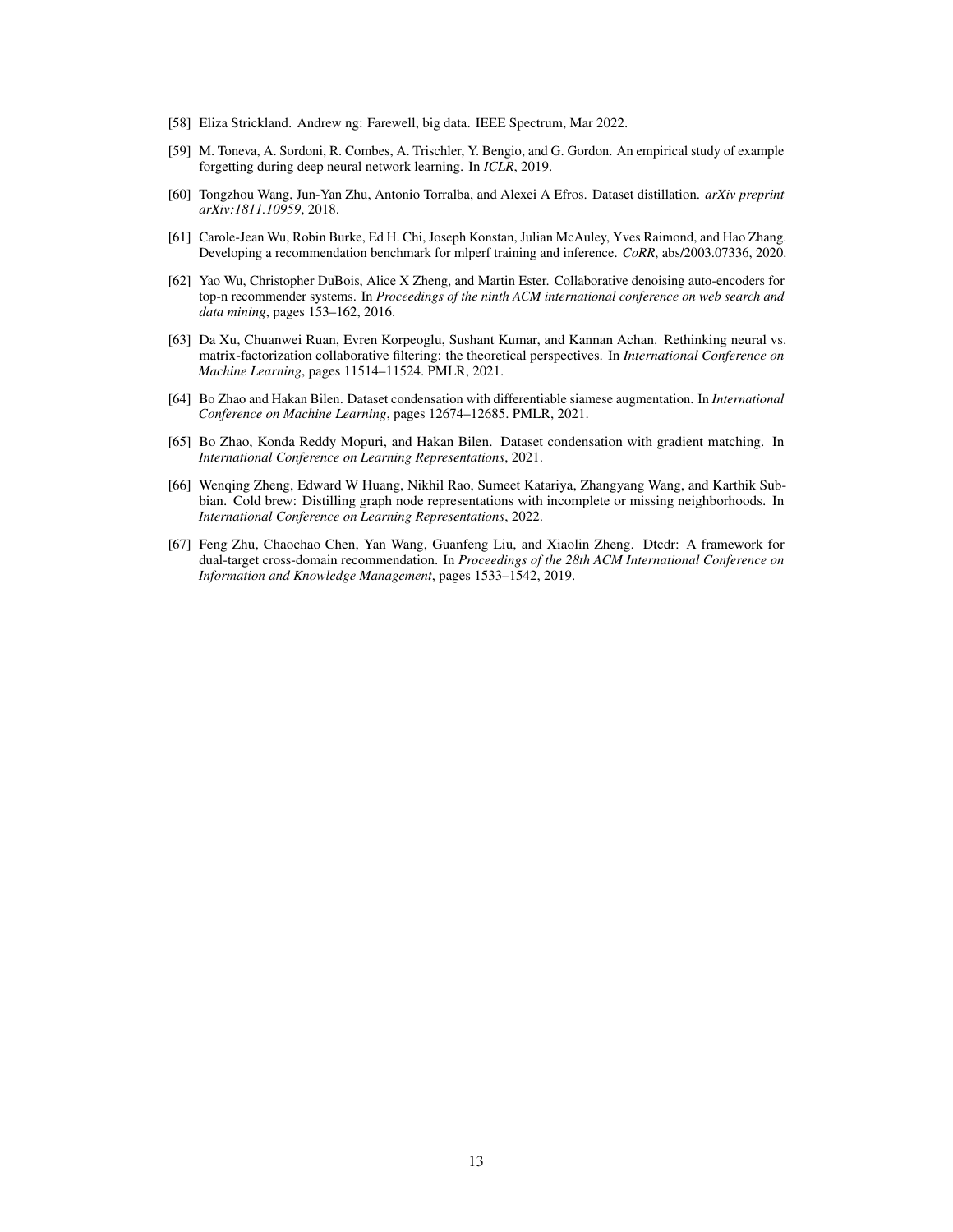## <span id="page-13-0"></span>A Appendix: Pseudo-codes

<span id="page-13-1"></span>

| Algorithm 1 $\infty$ -AE model training                                                                                 | Algorithm 2 $\infty$ -AE inference                                                                                                                                                                                                                                                                                                                                                                                                                                 |  |  |  |  |
|-------------------------------------------------------------------------------------------------------------------------|--------------------------------------------------------------------------------------------------------------------------------------------------------------------------------------------------------------------------------------------------------------------------------------------------------------------------------------------------------------------------------------------------------------------------------------------------------------------|--|--|--|--|
| <b>Output:</b> Dual parameters $\alpha \in \mathbb{R}^{ \mathcal{U}  \times  \mathcal{I} }$                             | <b>Input:</b> User set $\mathcal{U}$ ; dataset $\mathbf{X} \in \mathbb{R}^{ \mathcal{U}  \times  \mathcal{I} }$ ; NTK <b>Input:</b> User set $\mathcal{U}$ ; dataset $\mathbf{X} \in \mathbb{R}^{ \mathcal{U}  \times  \mathcal{I} }$ ; NTK $\mathbb{K}: \mathbb{R}^{ \mathcal{I} } \times \mathbb{R}^{ \mathcal{I} } \mapsto \mathbb{R}$ ; $\mathbb{R}^{ \mathcal{I} } \times \mathbb{R}^{$<br><b>Output:</b> Prediction $\hat{y} \in \mathbb{R}^{ \mathcal{I} }$ |  |  |  |  |
| 1: <b>procedure</b> $\text{FIT}(\mathcal{U}, \mathbf{X}, \mathbb{K})$                                                   | 1: <b>procedure</b> PREDICT( $\mathcal{U}, \mathbf{X}, \mathbf{\hat{X}}_u, \mathbb{K}, \alpha$ )                                                                                                                                                                                                                                                                                                                                                                   |  |  |  |  |
| $\mathbf{K} \leftarrow [0]_{ \mathcal{U}  \times  \mathcal{U} }$ $\triangleright$ Zero Initialization                   | $\mathbf{K} \leftarrow [0]_{ \mathcal{U} }$ $\triangleright$ Zero Initialization                                                                                                                                                                                                                                                                                                                                                                                   |  |  |  |  |
| 2:                                                                                                                      | 2:                                                                                                                                                                                                                                                                                                                                                                                                                                                                 |  |  |  |  |
| $\mathbf{K}_{u,v} \leftarrow \mathbb{K}(\mathbf{X}_u, \mathbf{X}_v) \quad \forall u \in \mathcal{U}, v \in \mathcal{U}$ | $\mathbf{K}_v \leftarrow \mathbb{K}(\mathbf{X}_u, \mathbf{X}_v) \quad \forall v \in \mathcal{U}$                                                                                                                                                                                                                                                                                                                                                                   |  |  |  |  |
| 3:                                                                                                                      | 3:                                                                                                                                                                                                                                                                                                                                                                                                                                                                 |  |  |  |  |
| $\alpha \leftarrow (\mathbf{K} + \lambda I)^{-1} \cdot \mathbf{X}$                                                      | $\hat{y} \leftarrow softmax(\mathbf{K} \cdot \alpha)$                                                                                                                                                                                                                                                                                                                                                                                                              |  |  |  |  |
| 4:                                                                                                                      | 4:                                                                                                                                                                                                                                                                                                                                                                                                                                                                 |  |  |  |  |
| return $\alpha$                                                                                                         | return $\hat{y}$                                                                                                                                                                                                                                                                                                                                                                                                                                                   |  |  |  |  |
| 5:                                                                                                                      | 5:                                                                                                                                                                                                                                                                                                                                                                                                                                                                 |  |  |  |  |

#### <span id="page-13-2"></span>Algorithm 3 Data synthesis using DISTILL-CF

**Input:** User set  $\mathcal{U}$ ; dataset  $\mathbf{X} \in \mathbb{R}^{|\mathcal{U}| \times |\mathcal{I}|}$ ; NTK  $\mathbb{K} : \mathbb{R}^{|\mathcal{I}|} \times \mathbb{R}^{|\mathcal{I}|} \mapsto \mathbb{R}$ ; support user size  $\mu \in \mathbb{R}$ ; gumbel softmax temperature  $\tau \in \mathbb{R}$ ; reg. const.  $\lambda_2 \in \mathbb{R}$ ; SGD batch-size  $\overline{b}$ , step-size  $\eta \in \mathbb{R}$ **Output:** Synthesized data  $X^s \in \mathbb{R}^{\mu \times |\mathcal{I}|}$ 

1: **procedure** SAMPLE $(n, \mathcal{U}, \mathbf{X})$ <br>2:  $\mathcal{U}' \sim \mathcal{U}$ 2:  $\mathcal{U}' \sim \mathcal{U}$ <br>3:  $\mathbf{X}' \leftarrow \mathbf{X}$  $▶$  Randomly sample *n* users from  $U$ 3:  $X' \leftarrow X_u \quad \forall u \in \mathcal{U}'$  .  $\triangleright$  Retrieve corresponding rows from X . The return  $\mathcal{U}', X'$ 4: **return**  $\mathcal{U}', \mathbf{X}'$ 5: **procedure** SYNTHESIZE( $U, \mathbf{X}, \mathbb{K}$ )<br>6:  $U^s$ ,  $\mathbf{X}^s \leftarrow$  SAMPLE( $u, U, \mathbf{X}$ ) 6:  $U^s$ ,  $X^s \leftarrow$  SAMPLE $(\mu, \mathcal{U}, \mathbf{X})$   $\triangleright$  Sample support data 7: **for**  $steps = 0 \dots \xi$  **do** 8:  $\mathbf{\hat{X}^s} \leftarrow \sigma \left[ \sum_{i=1}^{\gamma} gumbel_{\tau}(softmax(\mathbf{X^s})) \right]$ 9:  $\alpha^s \leftarrow \text{FIT}(\mathcal{U}^s, \hat{\mathbf{X}}^s, \mathbb{K})$   $\triangleright$  Fit  $\infty$ -AE on support data  $10: 11: 11$  ${}^b, \mathbf{X^b} \leftarrow \texttt{SAMPLE}(b, \mathcal{U}, \mathbf{X})$  $\mathbf{\tilde{X}} \leftarrow [0]_{b \times |\mathcal{I}|}$ 12:  $\tilde{\mathbf{X}}_{\mathbf{u}} \leftarrow \text{PREDICT}(\mathcal{U}^s, \hat{\mathbf{X}}^s, \mathbf{X}_{\mathbf{u}}^b, \mathbb{K}, \alpha^s) \quad \forall u \sim \mathcal{U}^b$  . Predict for all sampled users 13:  $L \leftarrow \mathbf{X}^{\mathbf{b}} \cdot log(\tilde{\mathbf{X}}) + (1 - \mathbf{X}^{\mathbf{b}}) \cdot log(1 - \tilde{\mathbf{X}}) + \lambda_2 \cdot ||\hat{\mathbf{X}}^{\mathbf{s}}||_1 \qquad \forall \text{Re-construction loss}$ 14:  $\mathbf{X}^{\mathbf{s}} \leftarrow \mathbf{X}^{\mathbf{s}} - \eta \cdot \frac{\partial L}{\partial \mathbf{X}^{\mathbf{s}}}$ ∂X<sup>s</sup>  $\triangleright$  SGD on  $X^s$ 15: return  $X^s$ 

## B Appendix: Experiments

### <span id="page-13-3"></span>B.1 Baselines & Competitor Methods

We now discuss the competitor models used in our experiments, and provide a high-level overview for each algorithm:

- PopRec: This implicit-feedback baseline simply recommends the most *popular* items in the catalog irrespective of the user. Popularity of an item is estimated by their empirical frequency in the logged train-set.
- Bias-only: This baseline learns only scalar user and item biases, optimized by solving a leastsquares regression problem between the predicted and observed relevance. More formally, given a user u and an item i, the relevance is predicted as  $\hat{r}_{u,i} = \alpha + \beta_u + \beta_i$ , where  $\alpha \in \mathbb{R}$  is a global offset bias, and  $\beta_u, \beta_i \in \mathbb{R}$  are the user and item specific biases respectively.
- MF: Building on top of the bias-only baseline, the Matrix Factorization algorithm tries to represent the users and items in a shared latent space, modeling their relevance by the dotproduct of their representations. More formally, given a user  $u$  and an item  $i$ , the relevance is predicted as  $\hat{r}_{u,i} = \alpha + \beta_u + \beta_i + (\gamma_u \cdot \gamma_i)$ , where  $\alpha, \beta_u, \beta_i$  are global, user, and item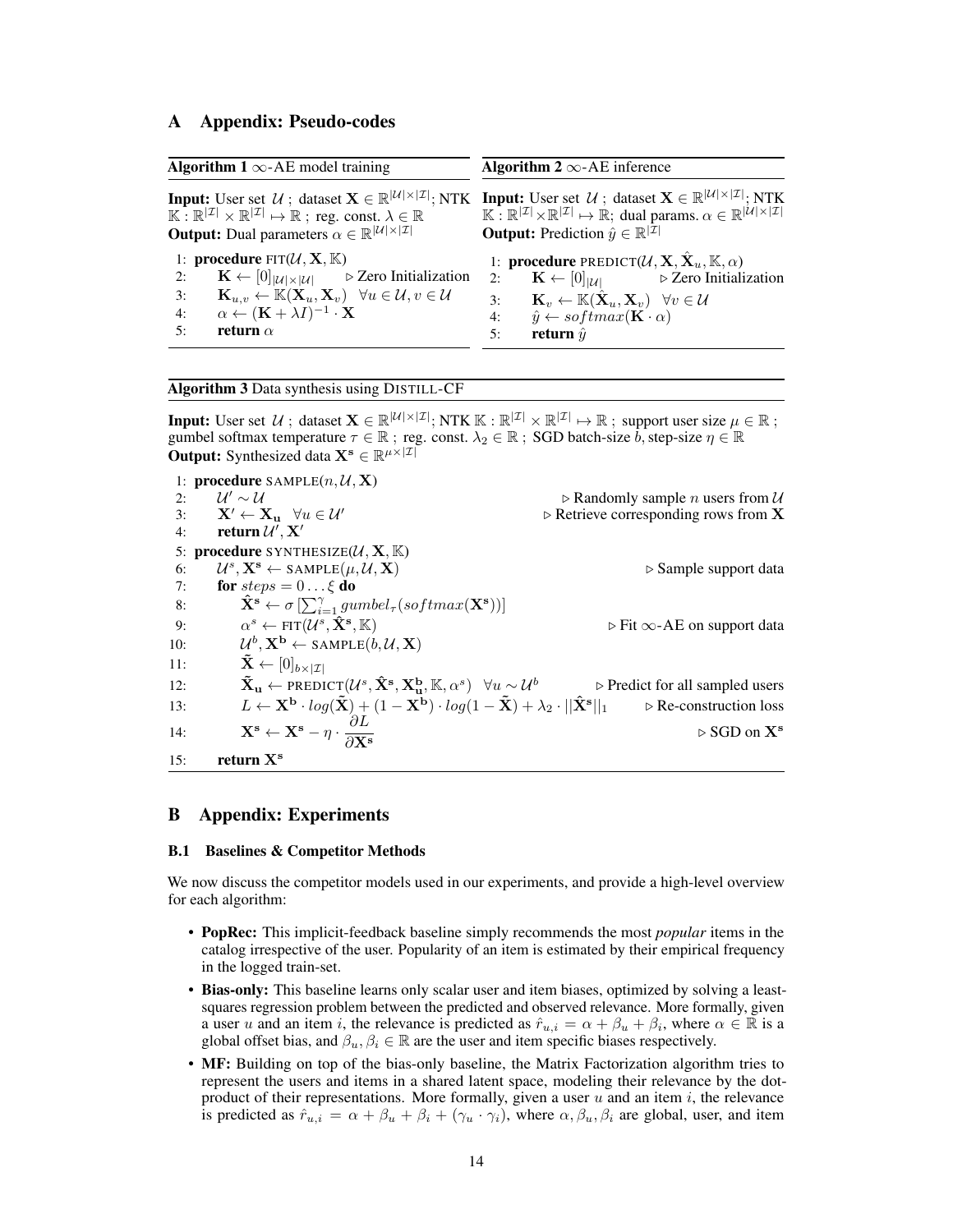Table 2: Brief set of statistics of the datasets used in this paper.

<span id="page-14-1"></span>

| Dataset                     | # Users | # Items | # Interactions | Sparsity |
|-----------------------------|---------|---------|----------------|----------|
| <b>Amazon Magazine [40]</b> | 3k      | 1.3k    | 12k            | 99.7%    |
| <b>ML-1M</b> [14]           | 6k      | 3.7k    | 1М             | 95.6%    |
| Douban [67]                 | 2.6k    | 34k     | 1.2M           | 98.7%    |
| Netflix [5]                 | 476k    | 17k     | 100M           | 98.9%    |

biases respectively, and  $\gamma_u, \gamma_i \in \mathbb{R}^d$  represent the learned user and item representations. The biases and latent representations in this model are estimated by optimizing for the Bayesian Personalized Ranking (BPR) loss [\[47\]](#page-11-17).

- NeuMF [\[17\]](#page-9-5): As a neural extension to MF, Neural Matrix Factorization aims to replace the linear cross-interaction between the user and item representations with an arbitrarily complex, non-linear neural network. More formally, given a user  $u$  and an item  $i$ , the relevance is predicted as  $\hat{r}_{u,i} = \alpha + \beta_u + \beta_i + \phi(\gamma_u, \gamma_i)$ , where  $\alpha, \beta_u, \beta_i$  are global, user, and item biases respectively,  $\gamma_u, \gamma_i \in \mathbb{R}^d$  represent the learned user and item representations, and  $\phi : \mathbb{R}^d \times \mathbb{R}^d \mapsto \mathbb{R}$  is a neural network. The parameters for this model are again optimized using the BPR loss.
- MVAE [\[30\]](#page-10-5): This method proposed using variational auto-encoders for the task of collaborative filtering. Their main contribution was to provide a principled approach to perform variational inference for the task of collaborative filtering.
- LightGCN [\[16\]](#page-9-17): This simplistic Graph Convolution Network (GCN) framework removes all the steps in a typical GCN [\[26\]](#page-10-15), only keeping a linear neighbourhood aggregation step. This *light* model demonstrated promising results for the collaborative filtering scenario, despite its simple architecture. We use the official public implementation<sup>[3](#page-14-3)</sup> for our experiments.
- **EASE [\[57\]](#page-11-4):** This linear model proposed doing ordinary least squares regression by estimating an item-item similarity matrix, that can be viewed as a zero-depth auto-encoder. Performing regression gives them the benefit of having a closed-form solution. Despite its simplicity, EASE has been shown to out-perform most of the deep non-linear neural networks for the task of collaborative filtering.

#### <span id="page-14-2"></span>B.2 Sampling strategies

Given a recommendation dataset  $\mathcal{D} := \{(\text{user}_i, \text{item}_i, \text{relevance}_i)\}_{i=1}^n$  consisting of *n* user-item interactions defined over a set of users  $U$ , set of items  $\mathcal{I}$ , and operating over a binary relevance score (implicit feedback); we aim to make a  $p\%$  sub-sample of  $D$ , defined in terms of number of interactions. Below are the different sampling strategies we used in comparison with DISTILL-CF:

- Interaction-RNS: Randomly sample  $p\%$  interactions from  $D$ .
- User-RNS: Randomly sample a user  $u \sim U$ , and add all of its interactions into the sampled set. Keep repeating this procedure until the size of sampled set is less than  $\frac{p \times n}{100}$ .
- Head user: Sample the user  $u$  from  $\mathcal U$  with the most number of interactions, and add all of its interactions into the sampled set. Remove  $u$  from  $\mathcal{U}$ . Keep repeating this procedure until the size of sampled set is less than  $\frac{p \times n}{100}$ .
- SVP-CF user [\[55\]](#page-11-3): This coreset mining technique proceeds by first training a proxy model on  $D$  for  $e$  epochs. SVP-CF then modifies the forgetting events approach [\[59\]](#page-12-9), and counts the inverse AUC for each user in  $U$ , averaged over all  $e$  epochs. Just like head-user sampling, we now iterate over users in the order of their forgetting count, and keep sampling users until we exceed our sampling budget of  $\frac{p \times n}{100}$  interactions. We use the bias-only model as the proxy.

### <span id="page-14-0"></span>B.3 Data statistics & hyper-parameter configurations

We present a brief summary of statistics of the datasets used in our experiments in Table [2,](#page-14-1) and list all the hyper-parameter configurations tried for  $\infty$ -AE, DISTILL-CF, and other baselines in Table [3.](#page-15-1)

<span id="page-14-3"></span><sup>3</sup> <https://github.com/gusye1234/LightGCN-PyTorch>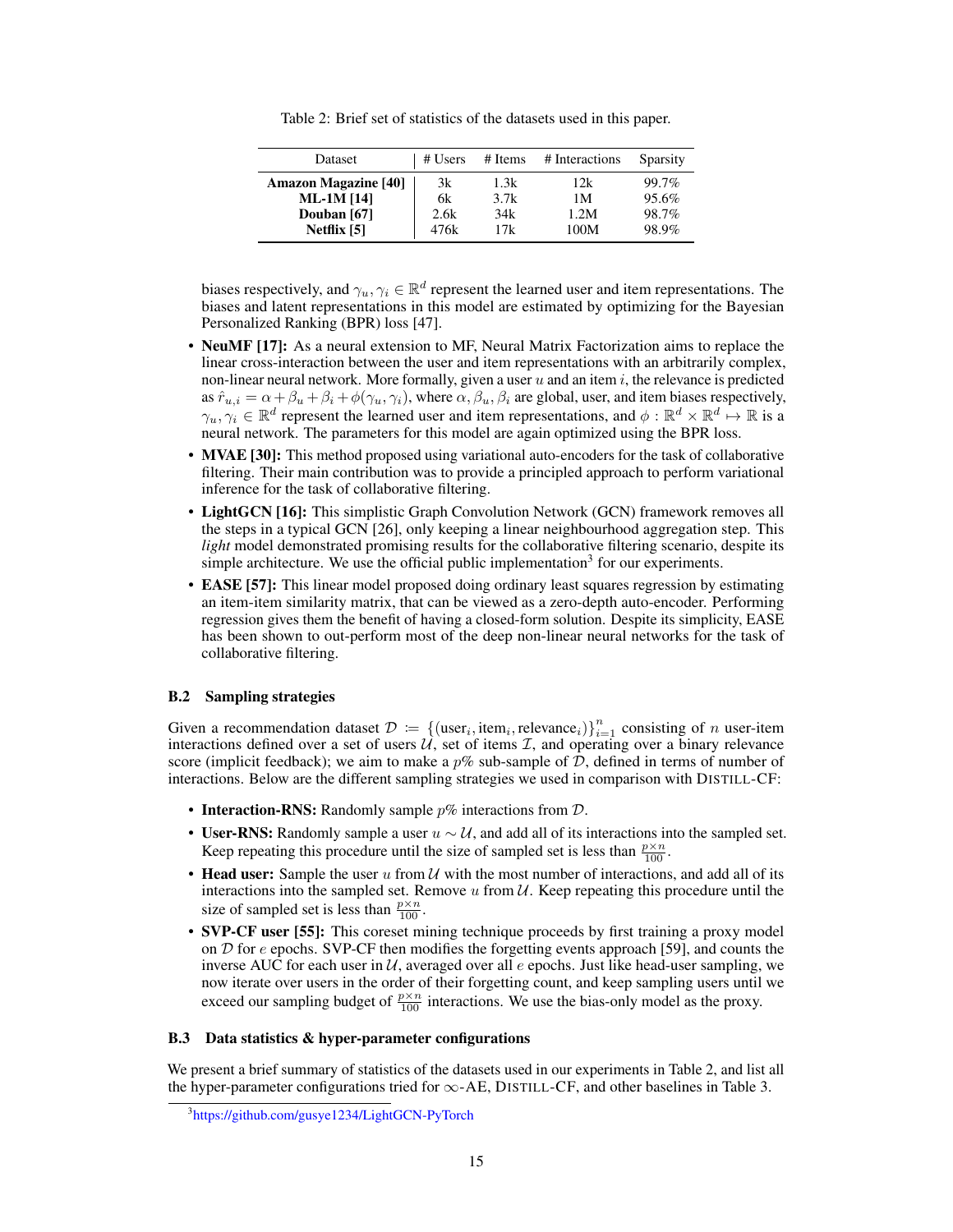| Hyper-Parameter           | Model                                                                | Amz. Magazine                                                                                                | $ML-1M$                              | Douban            | Netflix        |  |
|---------------------------|----------------------------------------------------------------------|--------------------------------------------------------------------------------------------------------------|--------------------------------------|-------------------|----------------|--|
| Latent size               | MF<br><b>NeuMF</b><br>LightGCN<br><b>MVAE</b>                        | $\{4, 8, 16, 32, 50, 64, 128\}$                                                                              |                                      |                   |                |  |
| # Layers                  | <b>MF</b><br><b>NeuMF</b><br>LightGCN<br><b>MVAE</b><br>$\infty$ -AE | $\{1, 2, 3\}$<br>${1}$                                                                                       |                                      |                   |                |  |
| Learning rate             | MF<br><b>NeuMF</b><br>LightGCN<br><b>MVAE</b><br>DISTILL-CF          |                                                                                                              | $\{0.001, 0.006, 0.01\}$<br>${0.04}$ |                   | ${0.006}$      |  |
| Dropout                   | MF<br><b>NeuMF</b><br>LightGCN<br><b>MVAE</b>                        | $\{0.0, 0.3, 0.5\}$                                                                                          |                                      |                   |                |  |
| λ                         | <b>EASE</b><br>$\infty$ -AE<br>DISTILL-CF                            | $\{1, 10, 100, 1K, 10K\}$<br>$\{0.0, 1.0, 5.0, 20.0, 50.0, 100.0\}$<br>$\{1e-5, 1e-3, 0.1, 1.0, 5.0, 50.0\}$ |                                      |                   |                |  |
| DISTILL-CF<br>$\lambda_2$ |                                                                      | $\{1e-3, 10.0\}$<br>avg. # of interactions per user                                                          |                                      |                   |                |  |
| DISTILL-CF<br>$\tau$      |                                                                      |                                                                                                              |                                      |                   |                |  |
| $\gamma$                  | DISTILL-CF                                                           | $\{50, 100, 200\}$                                                                                           | $\{200, 500, 700\}$                  | $\{500, 1K, 2K\}$ | $\{500, 700\}$ |  |

<span id="page-15-1"></span>Table 3: List of all the hyper-parameters grid-searched for  $\infty$ -AE, DISTILL-CF, and baselines.

### <span id="page-15-2"></span>B.4 Additional training details

We now discuss additional training details about DISTILL-CF that could not be presented in the main text due to space constraints. Firstly, we make use of a validation-set, and evaluate the performance of the ∞-AE model trained in DISTILL-CF's inner-loop to perform hyper-parameter search, as well as early exit. Note that we don't validate the inner-loop's  $\lambda$  at every outer-loop iteration, but keep changing it on-the-fly at each validation cycle. We notice this trick gives us a much faster convergence compared to keeping  $\lambda$  fixed for the entire distillation procedure, and validating for it like other hyper-parameters.

### <span id="page-15-0"></span>B.5 Evaluation metrics

We now present formal definitions of all the ranking metrics used in this study:

• AUC: Intuitively defined as a threshold independent classification performance measure, AUC can also be interpreted as the expected probability of a recommender system ranking a positive item over a negative item for any given user. More formally, given a user  $u$  from the user set  $U$ with its set of positive interactions  $\mathcal{I}_u^+ \subseteq \mathcal{I}$  with a similarly defined set of negative interactions  $\mathcal{I}_{u}^- = \mathcal{I} \backslash \mathcal{I}_{u}^+$ , the AUC for a relevance predictor  $\phi(u, i)$  is defined as:

$$
\text{AUC}(\phi) \coloneqq \underset{u \sim \mathcal{U}}{\mathbb{E}} \left[ \underset{i^+ \sim \mathcal{I}_u^+}{\mathbb{E}} \left[ \underset{i^- \sim \mathcal{I}_u^-}{\mathbb{E}} \left[ \phi(u, i^+) > \phi(u, i^-) \right] \right] \right]
$$

• HitRate (HR@k): Another name for the recall metric, this metric estimates how many positive items are predicted in a top-k recommendation list. More formally, given recommendation lists  $\hat{Y}_u \subseteq \mathcal{I}^K \quad \forall u \in \mathcal{U}$  and the set of positive interactions  $\mathcal{I}^+_u \subseteq \mathcal{I} \quad \forall u \in \mathcal{U}$ :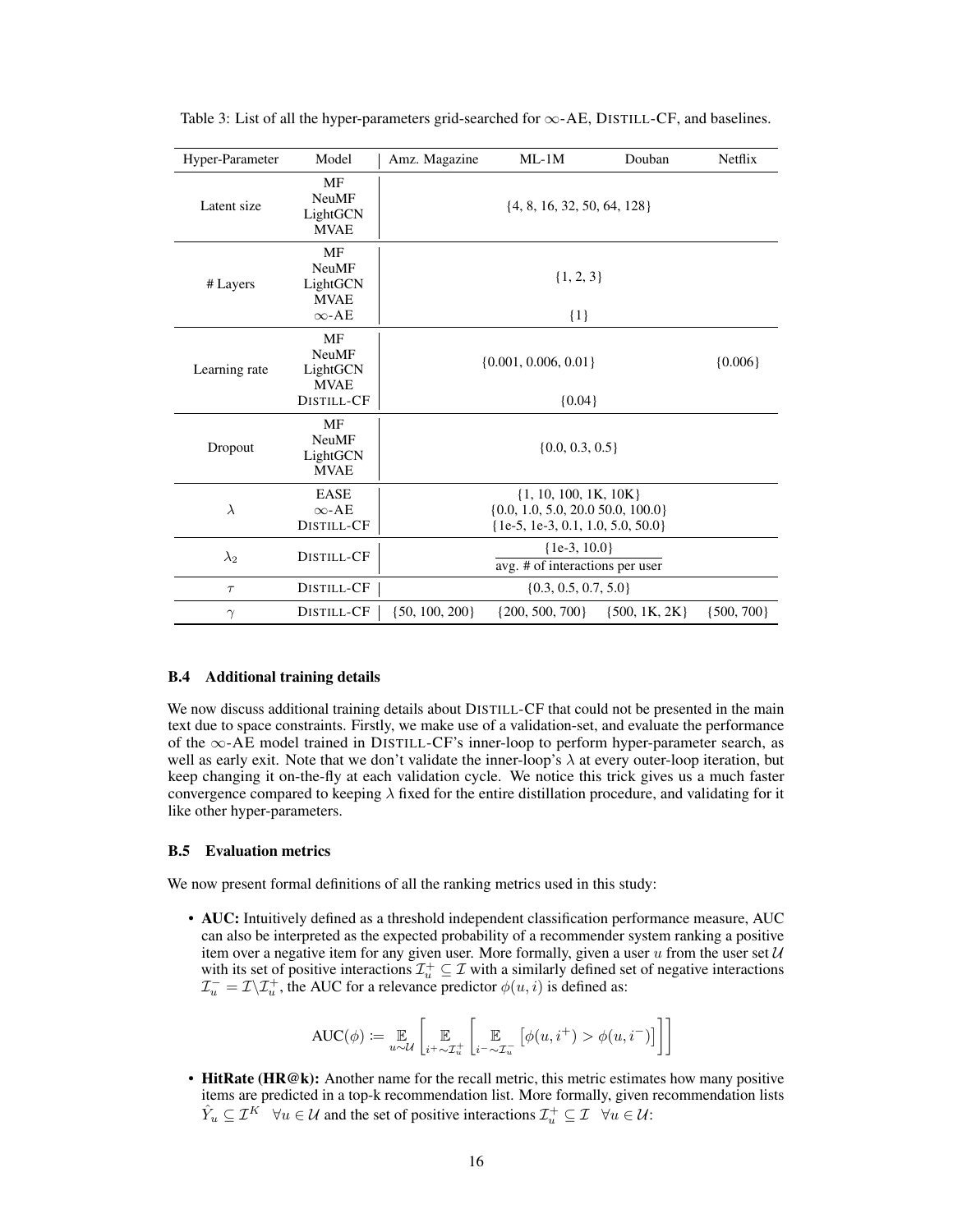$$
\text{HR@k} := \underset{u \sim \mathcal{U}}{\mathbb{E}} \left[ \frac{|\hat{Y}_u \cap \mathcal{I}_u^+|}{|\mathcal{I}_u^+|} \right]
$$

• Normalized Discounted Cumulative Gain (nDCG@k): Unlike HR@k which gives equal importance to all items in the recommendation list, the nDCG@k metric instead gives a higher importance to items predicted higher in the recommendation list and performs logarithmic discounting further down. More formally, given *sorted* recommendation lists  $\hat{Y}_u \subseteq \mathcal{I}^K \quad \forall u \in \mathcal{U}$ and the set of positive interactions  $\mathcal{I}_u^+ \subseteq \mathcal{I}$   $\forall u \in \mathcal{U}$ :

$$
\mathtt{nDCG@k} \coloneqq \mathop{\mathbb{E}}\limits_{u \sim \mathcal{U}} \left[ \frac{\mathtt{DCG}_u}{\mathtt{IDCG}_u} \right] \; ; \; \mathtt{DCG}_u \coloneqq \sum_{i=1}^k \frac{\hat{Y}^i_u \in \mathcal{I}^+_u}{log_2(i+1)} \; ; \; \mathtt{IDCG}_u \coloneqq \sum_{i=1}^{|\mathcal{I}^+_u|} \frac{1}{log_2(i+1)}
$$

• Propensity-scored Precision (PSP@k): Originally introduced in [\[20\]](#page-9-9) for extreme classification scenarios [\[44,](#page-11-18) [19,](#page-9-18) [35\]](#page-10-16), the PSP@k metric intuitively accounts for missing labels (items in the case of recommendation) by dividing the true relevance of an item (binary) with a propensity correction term. More formally, given recommendation lists  $\hat{Y}_u \subseteq \mathcal{I}^K \quad \forall u \in \mathcal{U}$ , the set of positive interactions  $\mathcal{I}_u^+ \subseteq \mathcal{I}$   $\forall u \in \mathcal{U}$ , and a propensity model  $\phi : \mathcal{I} \mapsto \mathbb{R}$ :

$$
\text{PSP@k} \coloneqq \mathop{\mathbb{E}}_{u \sim \mathcal{U}} \left[ \frac{\text{uPSP}_u}{\text{mPSP}_u} \right] \; ; \; \text{uPSP}_u \coloneqq \frac{1}{k} \cdot \sum_{i=1}^k \frac{\hat{Y}^i_u \in \mathcal{I}^+_u}{\phi(\hat{Y}^i_u)} \; ; \; \text{mPSP}_u \coloneqq \sum_{i \in \mathcal{I}^+_u} \frac{1}{\phi(i)}
$$

For  $\phi$ , we adapt the propensity model proposed in [\[20\]](#page-9-9) for the case of recommendation as:

$$
\phi(i) \equiv \mathop{\mathbb{E}}_{u \sim \mathcal{U}} \left[ P(r_{u,i} = 1 | r_{u,i}^* = 1) \right] = \frac{1}{1 + C \cdot e^{-A \cdot \log(n_i + B)}} ; C = (\log N - 1) \cdot (B + 1)^A
$$

Where, N represents the total number of interactions in the dataset, and  $n_i$  represents the empirical frequency of item i in the dataset. We use  $A = 0.55$  and  $B = 1.5$  for our experiments.

#### <span id="page-16-0"></span>B.6 Additional experiments

How does depth affect  $\infty$ -AE? To better understand the effect of depth on an infinitely-wide auto-encoder's performance for recommendation, we extend  $\infty$ -AE to multiple layers and note its downstream performance change in Figure [6.](#page-16-1) The prominent observation is that models tend to get *worse* as they get deeper, with generally good performance in the range of 1 − 2 layers, which also has been common practical knowledge even for finite-width recommender systems.

<span id="page-16-1"></span>

Figure 6: Performance of  $\infty$ -AE with varying depths. The y-axis represents the normalized metric *i.e.* performance relative to the best depth for a given metric.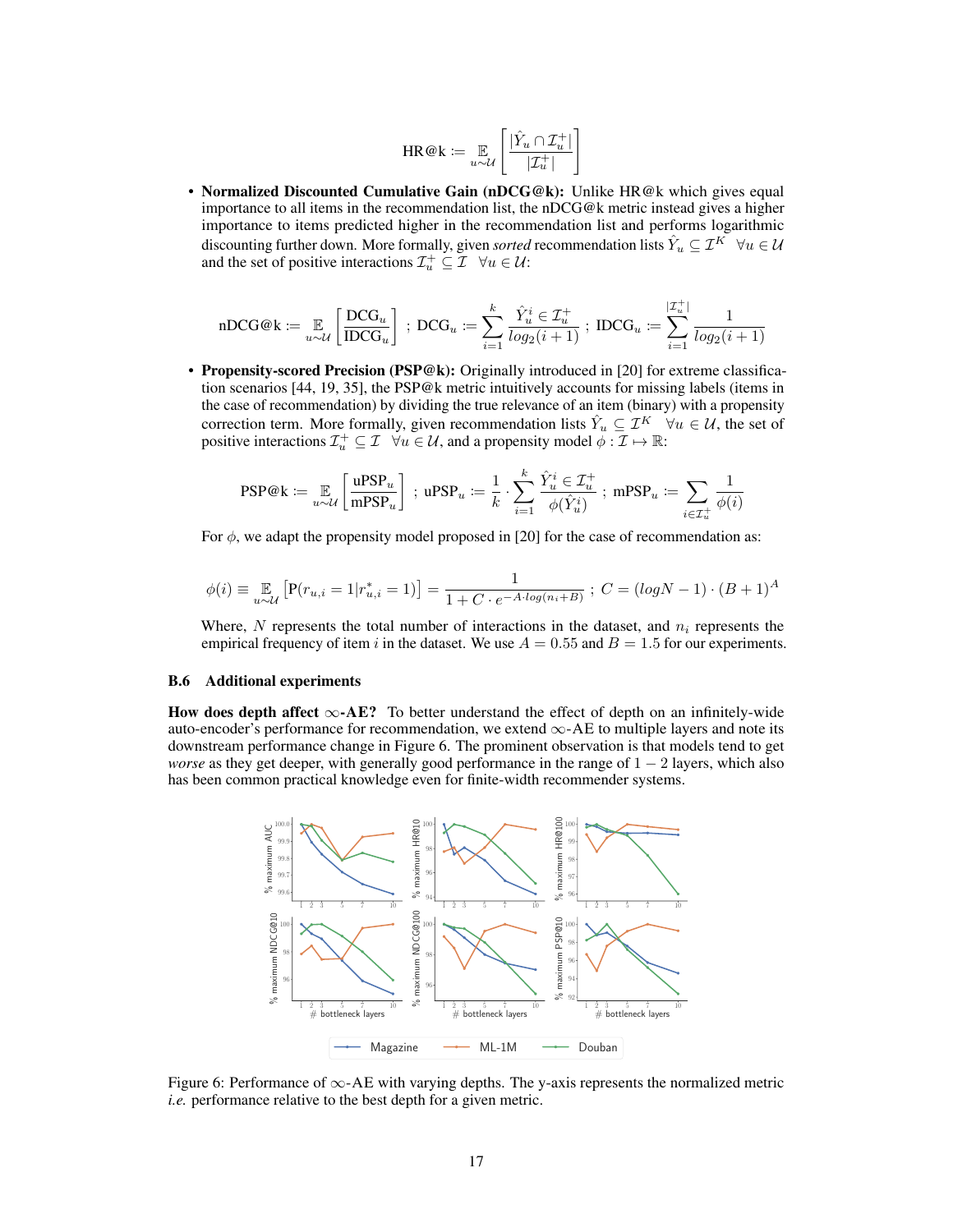How does  $\infty$ -AE perform on cold users & cold items? Cold-start has been one of the hardest problems in recommender systems — how to best model users or items that have very little training data available? Even though  $\infty$ -AE doesn't have any extra modeling for these scenarios, we try to better understand the performance of  $\infty$ -AE over users' and items' coldness spectrum. In Figure [7,](#page-17-0) we quantize different users and items based on their coldness (computed by their empirical occurrence in the train-set) into equisized buckets and measure different models' performance only on the binned users or items. We note  $\infty$ -AE's dominance over other competitors especially over the tail, head-users; and torso, head-items.

<span id="page-17-0"></span>

Figure 7: Performance comparison of ∞-AE with SoTA finite-width models stratified over the coldness of users and items. The y-axis represents the average HR@100 for users/items in a particular quanta. All user/item bins are equisized.

How anonymized is the data synthesized by DISTILL-CF? Having evaluated the fidelity of distills generated using DISTILL-CF, we now focus on understanding its anonymity and syntheticity. For the generic data down-sampling case, the algorithm presented in [\[36\]](#page-10-3) works well to de-anonymize the Netflix prize dataset. The algorithm assumes a complete, non-PII dataset  $D$  along with an incomplete, noisy version of the same dataset  $\mathcal{D}'$ , but also has the sensitive PII available. We simulate a similar setup but extend to datasets other than Netflix, by following a simple down-sampling and noise addition procedure: given a sampling strategy s, down-sample  $D$  and add  $x$ % noise by randomly flipping  $x$ % of the total items for each user to generate  $\mathcal{D}'$ . We then use our implementation of the algorithm proposed in [\[36\]](#page-10-3) to *match* the corresponding users in the original, noise-free dataset D.

However, if instead of a down-sampled dataset  $\mathcal{D}'$ , a data distill of  $\mathcal D$  (using DISTILL-CF), let's say  $\tilde{\mathcal{D}}$ , is made publicly available. The task of de-anonymization can no longer be carried out by simply *matching* user histories from  $\mathcal{D}'$  to  $\mathcal{D}$ , since  $\mathcal{D}$  is no longer available. The only solution now is to *predict* the missing items in  $\mathcal{D}'$ . Note that this this task is easier than the usual recommendation problem, as the user histories to complete in  $\mathcal{D}'$  do exist in some incoherent way in the data distill  $D$ , and is more similar to train-set prediction. To test this out, we formulate a simple experiment: given a data distill  $\tilde{\mathcal{D}}$ , an incomplete, noisy subset  $\mathcal{D}'$  with PII information, and also hypothetically the number of missing items for each user in  $\mathcal{D}'$  — how accurately can we predict the *exact* set of missing items in  $\mathcal{D}'$  using an  $\infty$ -AE model trained on  $\tilde{\mathcal{D}}$ .

We perform experiments for both the cases of data-sampling and data-distillation. In Figure [8,](#page-18-0) we measure the % of users de-anonymized using the aforementioned procedures. We interestingly note no level of de-anonymization with the data-distill, even if there's no noise in  $\mathcal{D}'$ . We also note the expected observation for the data-sampling case: less users are de-anonymized when there's more noise in  $\mathcal{D}'$ . In Figure [9,](#page-18-0) we now control the amount of data revealed in  $\mathcal{D}'$ . We again note the same observation: even with 90% of the correct data from D revealed in  $\mathcal{D}'$  with 0% of noise, we still note a very tiny 0.86% of user de-anonymization with data-distillation, whereas 96.43% with data-sampling for the Douban dataset.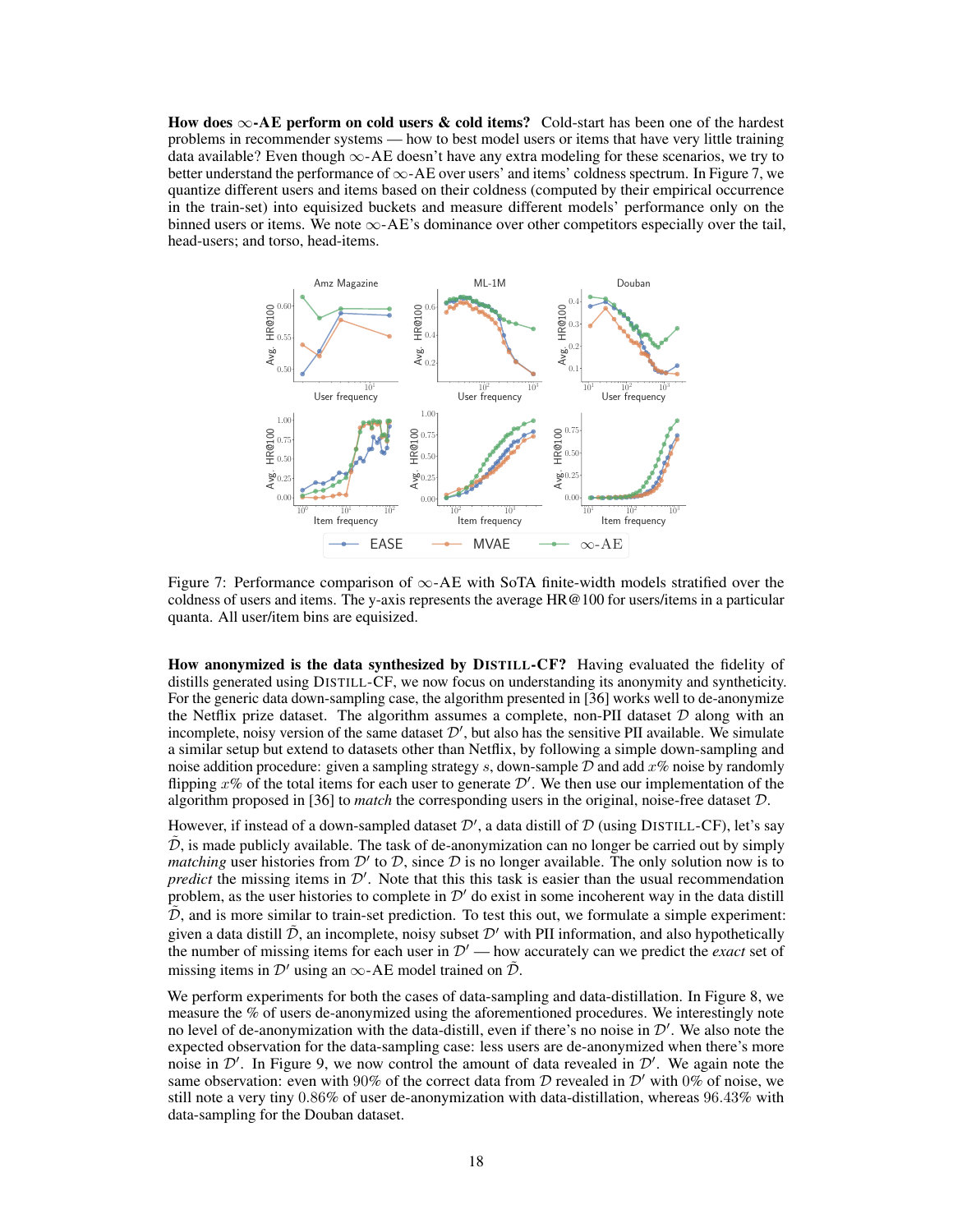<span id="page-18-0"></span>



Figure 8: Amount of noise added in  $\mathcal{D}'$  vs. % of users de-anonymized.

Figure 9: Amount of data revealed in  $\mathcal{D}'$  vs. % of users de-anonymized.

How does DISTILL-CF compare to data augmentation approaches? We compare the quality of data synthesized by DISTILL-CF with generative models proposed for data augmentation. One such SoTA method is AR-CF [\[9\]](#page-9-19), which leverages two conditional GANs [\[34\]](#page-10-17) to generate fake users and fake items. For our experiment, we focus only on AR-CF's user generation sub-network and consequently train the EASE [\[57\]](#page-11-4) model *only* on these synthesized users, while testing on the original test-set for the MovieLens-1M dataset. We plot the results in Figure [10,](#page-18-1) comparing the amount of users synthesized according to different strategies and plot the HR $@10$  of the correspondingly trained model. The results signify that training models only on data synthesized by data augmentation models is impractical, as these users have only been optimized for being *realistic*, whereas the users synthesized by DISTILL-CF are optimized to be *informative for model training*. The same observation tends to hold true for the case of images as well [\[65\]](#page-12-5).

Additional experiments on Continual learning. Continuing the results in Figure [5,](#page-8-0) we plot the results stratified per period for the MovieLens-1M dataset in Figure [11.](#page-18-1) The results are a little noisy, but we can observe that exemplar data distilled with DISTILL-CF has better performance for a majority of the data periods. Note that we use the official public implementation<sup>[4](#page-18-2)</sup> of ADER.

<span id="page-18-1"></span>



Figure 10: Performance of EASE on varying amounts of data sampled/synthesized using various strategies for the MovieLens-1M dataset.

Figure 11: Per-period evaluation of the MVAE model on various continual learning strategies as discussed in Section [5.](#page-5-3)

Additional plots for the sample complexity of  $\infty$ -AE. In addition to Figure [1](#page-6-0) in the main paper, we visualize the sample complexity of  $\infty$ -AE for all datasets and all metrics in Figure [12.](#page-19-0) We notice similar trends for all metrics across datasets.

Additional plots on the robustness of DISTILL-CF  $\& \infty$ -AE to noise. In addition to Figure [3](#page-7-0) and Figure [4](#page-7-1) in the main paper, we plot results for the EASE model trained on data sampled by different sampling strategies, when there's varying levels of noise in the original data. We plot this for

<span id="page-18-2"></span><sup>&</sup>lt;sup>4</sup><https://github.com/doublemul/ADER> available with the MIT license.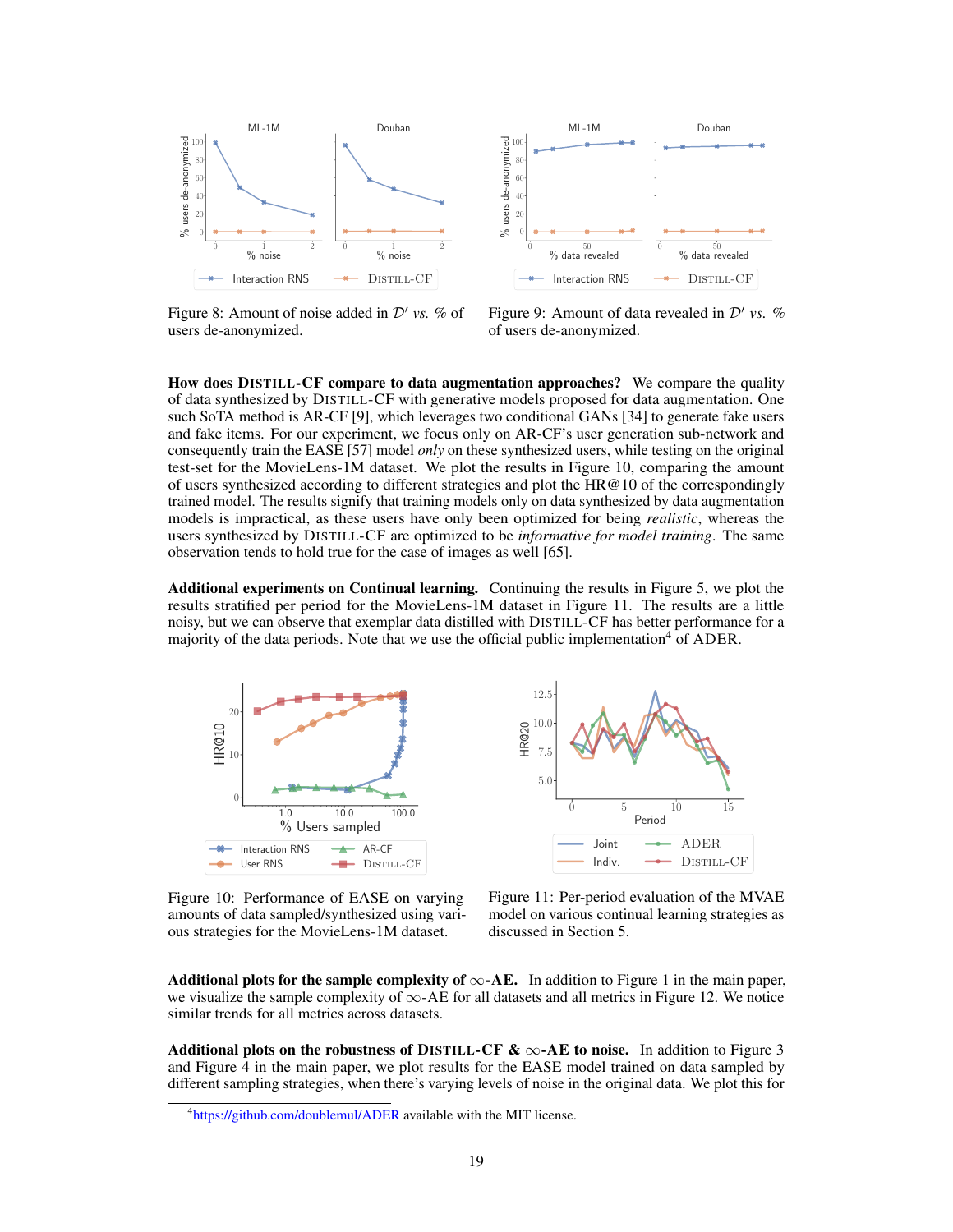the MovieLens-1M dataset and all metrics in Figure [12.](#page-19-0) We notice similar trends for all metrics across datasets. We also plot the sample complexity results for EASE and  $\infty$ -AE over the MovieLens-1M dataset and all metrics in Figure [14.](#page-21-0) We observe similar trends across metrics.

<span id="page-19-0"></span>

Figure 12: Performance of ∞-AE with the amount of users sampled according to different sampling strategies over different metrics. Each column represents a single dataset, and each row represents an evaluation metric.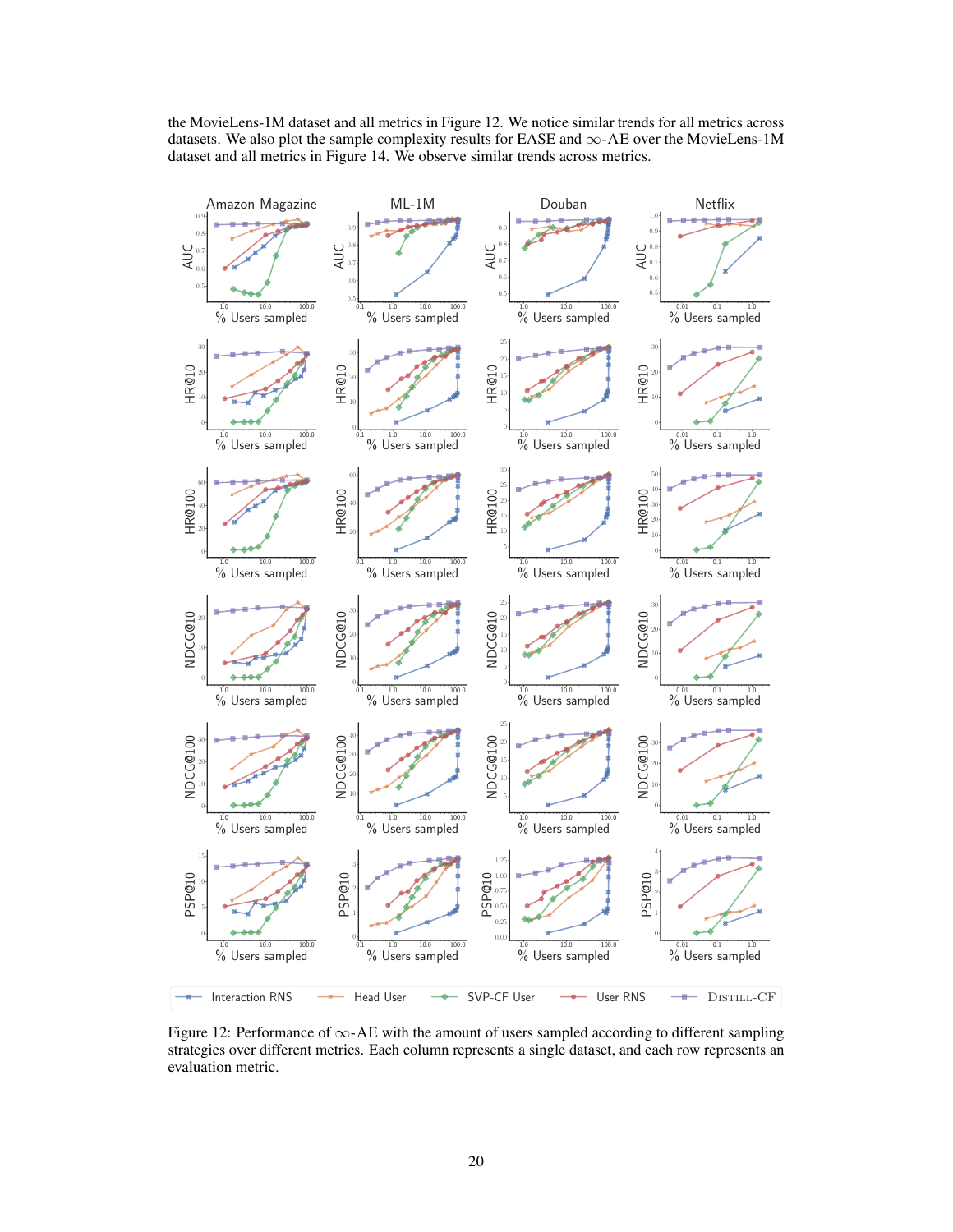<span id="page-20-0"></span>

Figure 13: Performance of the EASE model trained on data sampled by different sampling strategies when there's varying levels of noise in the data. Each column represents a user sampling budget, and each row represents the % drop w.r.t a single evaluation metric. All results are on the MovieLens-1M dataset.